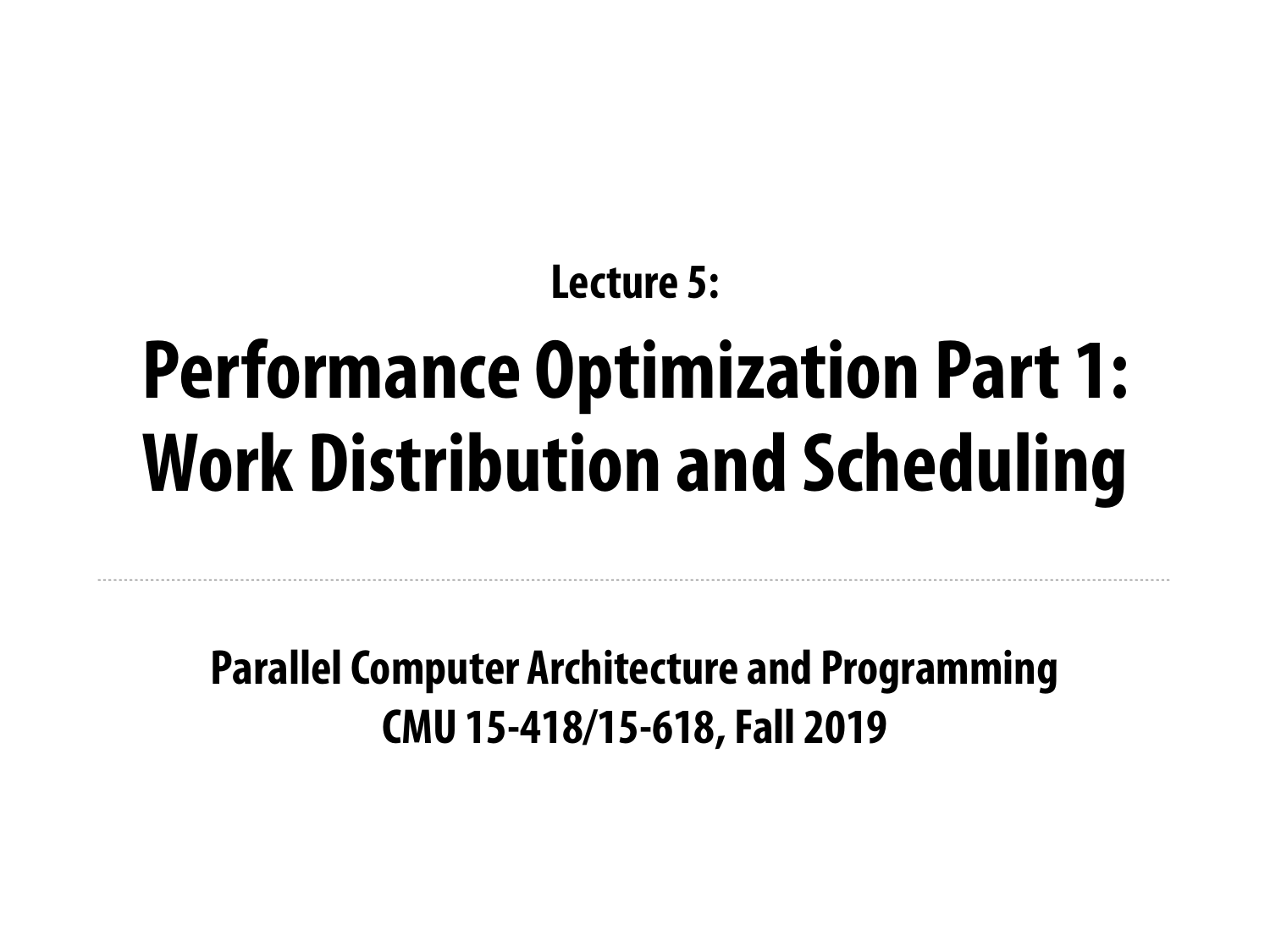## **Programming for high performance**

**Optimizing the performance of parallel programs is an iterative process of refning choices for decomposition, assignment, and orchestration...** 

### **Key goals (that are at odds with each other) - Balance workload onto available execution resources**

- 
- **- Reduce communication (to avoid stalls)**
- **- Reduce extra work (overhead) performed to increase parallelism, manage assignment, reduce communication, etc.**

### **▪ We are going to talk about a rich space of techniques**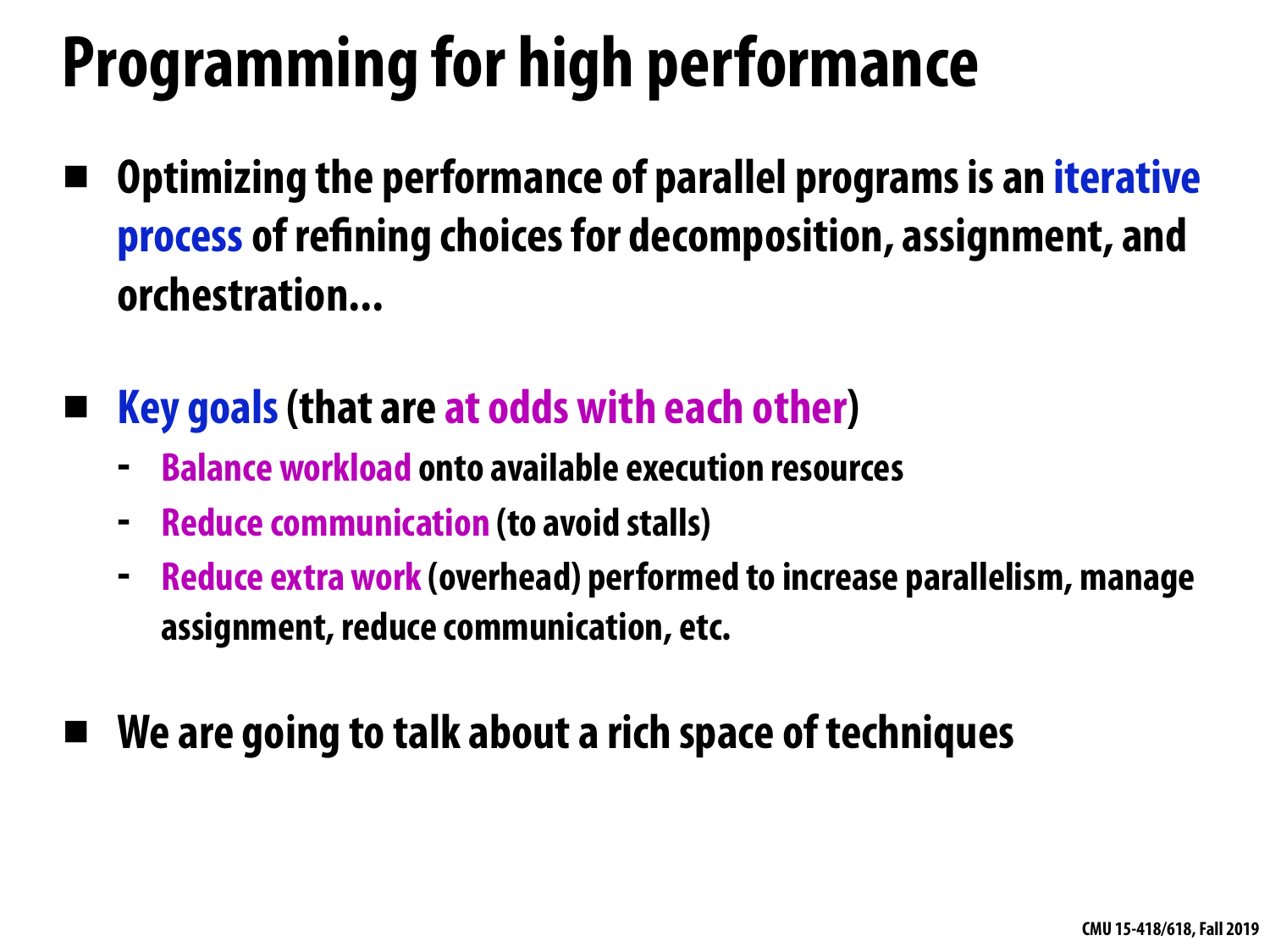### **TIP #1: Always implement the simplest solution frst, then measure performance to determine if you need to do better.**

**"My solution scales" = your code scales as much as you need it to.** 

**(if you anticipate only running low-core count machines, it may be unnecessary to implement a complex approach that creates and hundreds or thousands of pieces of independent work)**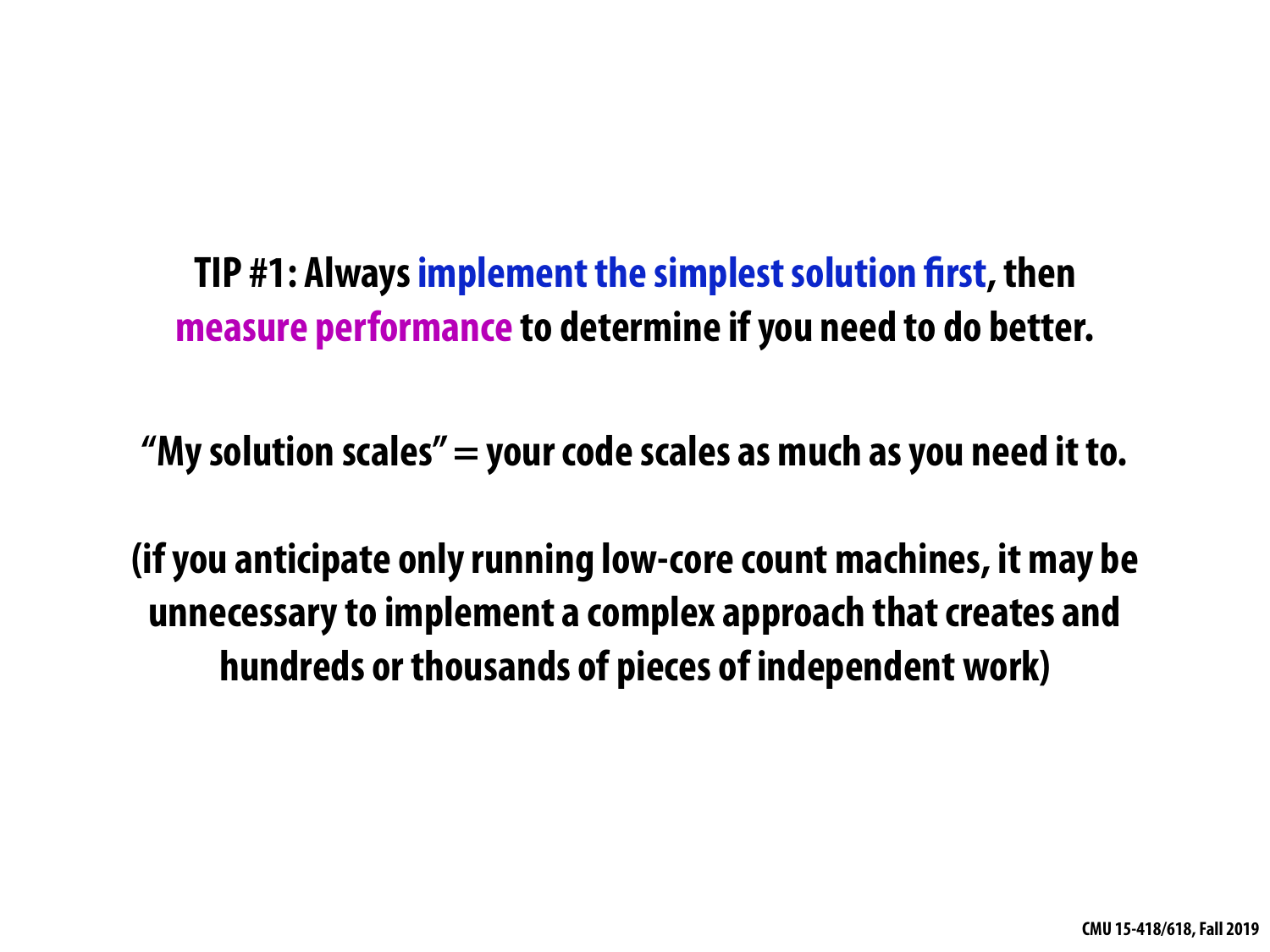## **Balancing the workload**

**Ideally: all processors are computing all the time during program execution (they are computing simultaneously, and they fnish their portion of the work at the same time)**



### **P4 does 20% more work → P4 takes 20% longer to complete**

### **→ 20% of parallel program's runtime is serial execution**

**(work in serialized section here is about 5% of the work of the whole program: S=.05 in Amdahl's law equation)**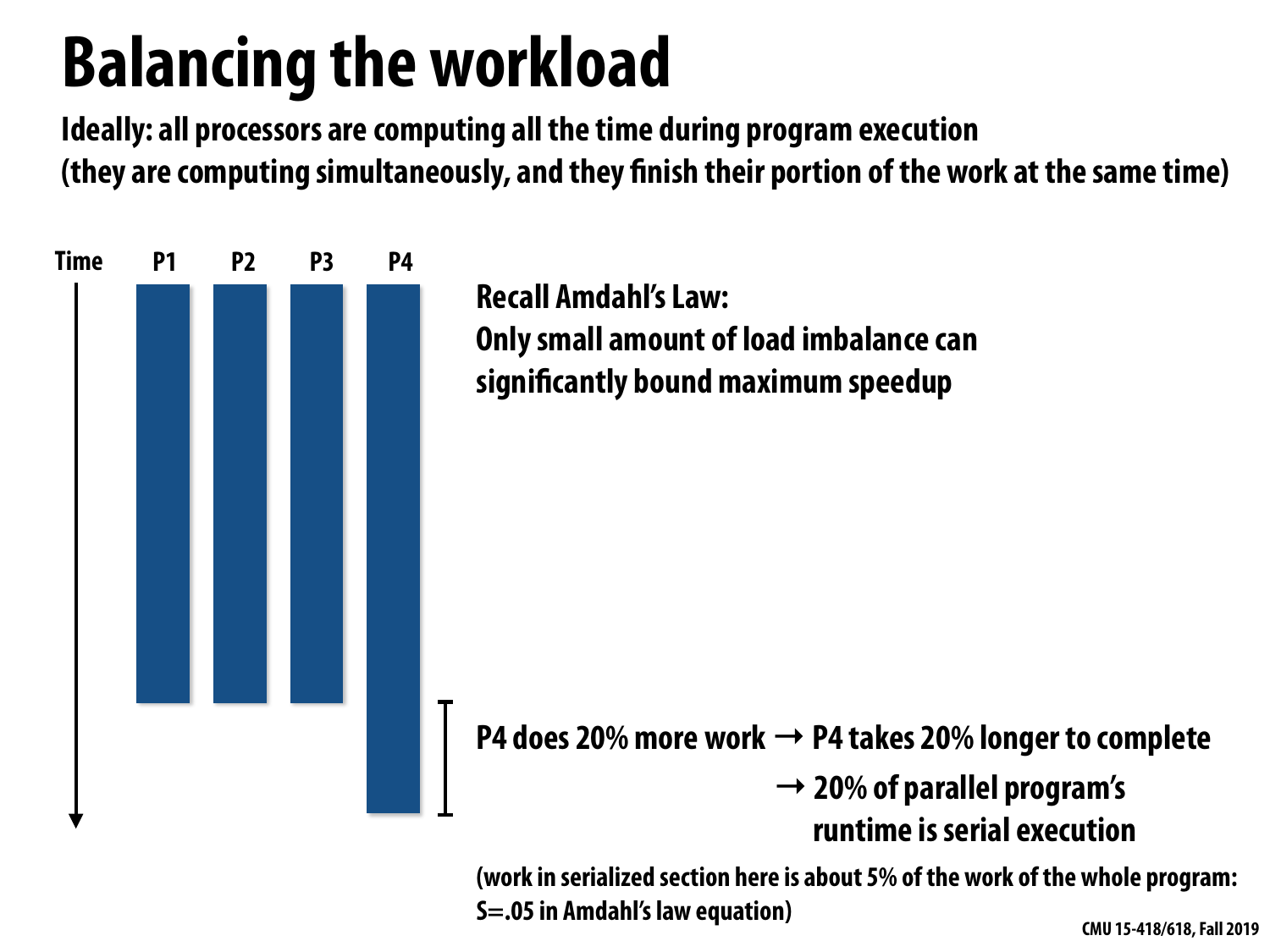## **Static assignment**

- **▪ Assignment of work to threads is pre-determined**
	- **- Not necessarily determined at compile-time (assignment algorithm may depend on runtime parameters such as input data size, number of threads, etc.)**
- **▪ Recall solver example: assign equal number of grid cells (work) to each thread (worker)** 
	- **- We discussed two static assignments of work to workers (blocked and interleaved)**

![](_page_4_Figure_5.jpeg)

**<u>Good properties of static assignment: simple, essentially zero runtime overhead</u> (in this example: extra work to implement assignment is a little bit of indexing math)**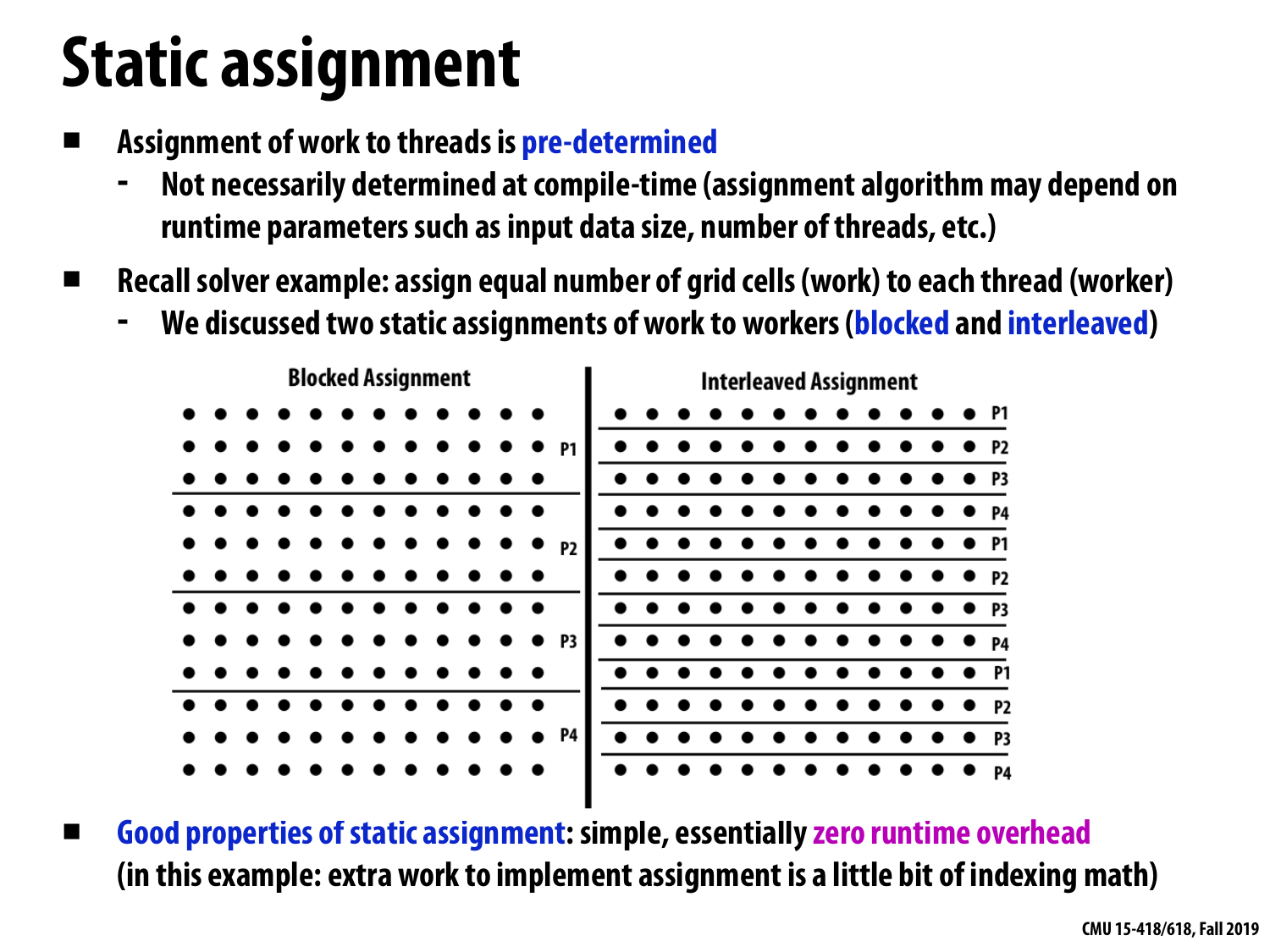- **▪ When the cost (execution time) of work and the amount of work is predictable (so the programmer can work out a good assignment in advance)**
- **<u>Simplest example</u>: it is known up front that all work has the same cost**

## **When is static assignment applicable?**

![](_page_5_Figure_3.jpeg)

**In the example above:** 

**There are 12 tasks, and it is known that each have the same cost. Assignment solution: statically assign three tasks to each of the four processors.**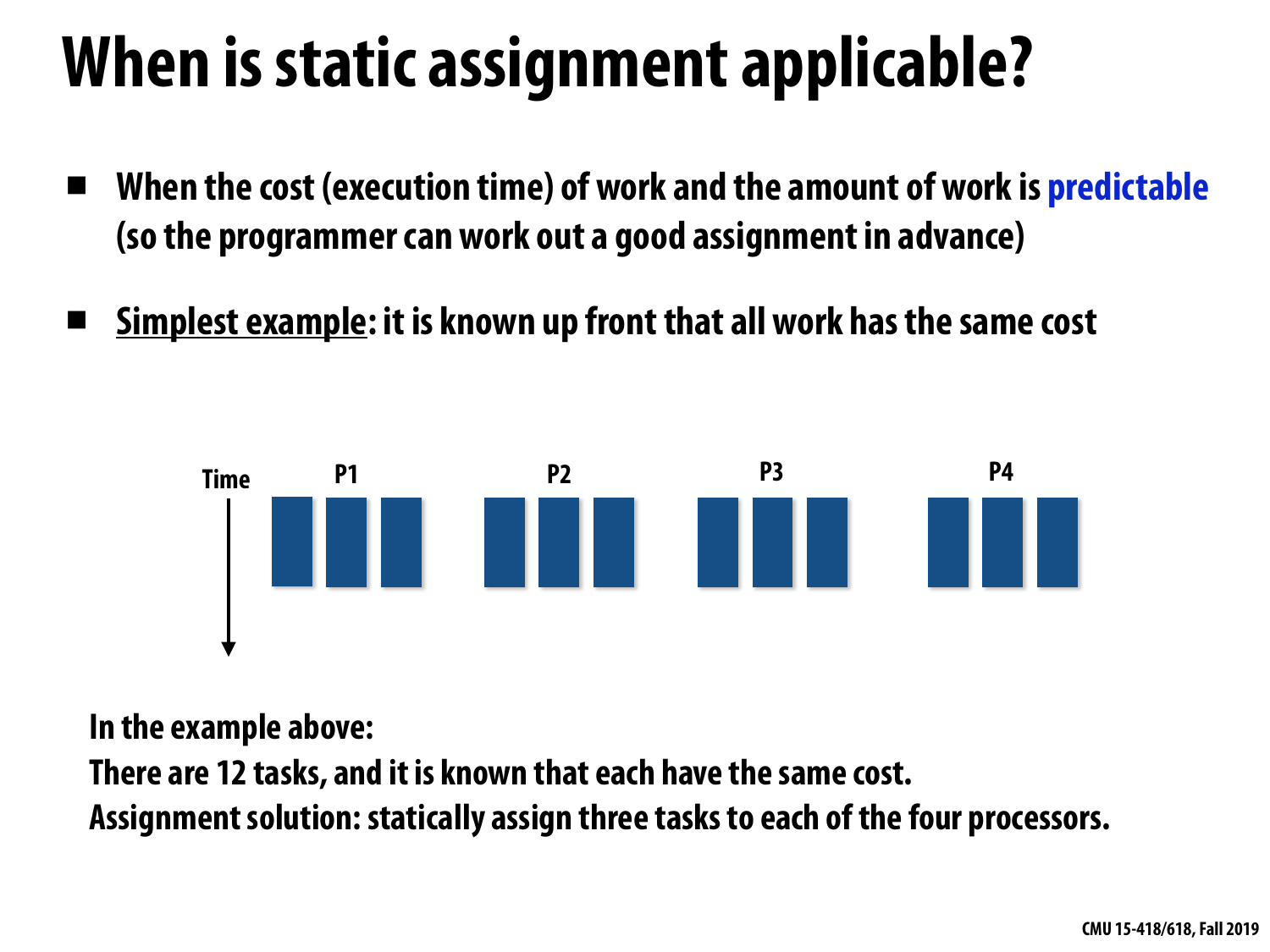## **When is static assignment applicable?**

- When work is **predictable**, but not all jobs have same cost (see example below)
- **▪ When statistics about execution time are known (e.g., same cost on average)**

![](_page_6_Figure_3.jpeg)

**Jobs have unequal, but known cost: assign to processors to ensure overall good load balance**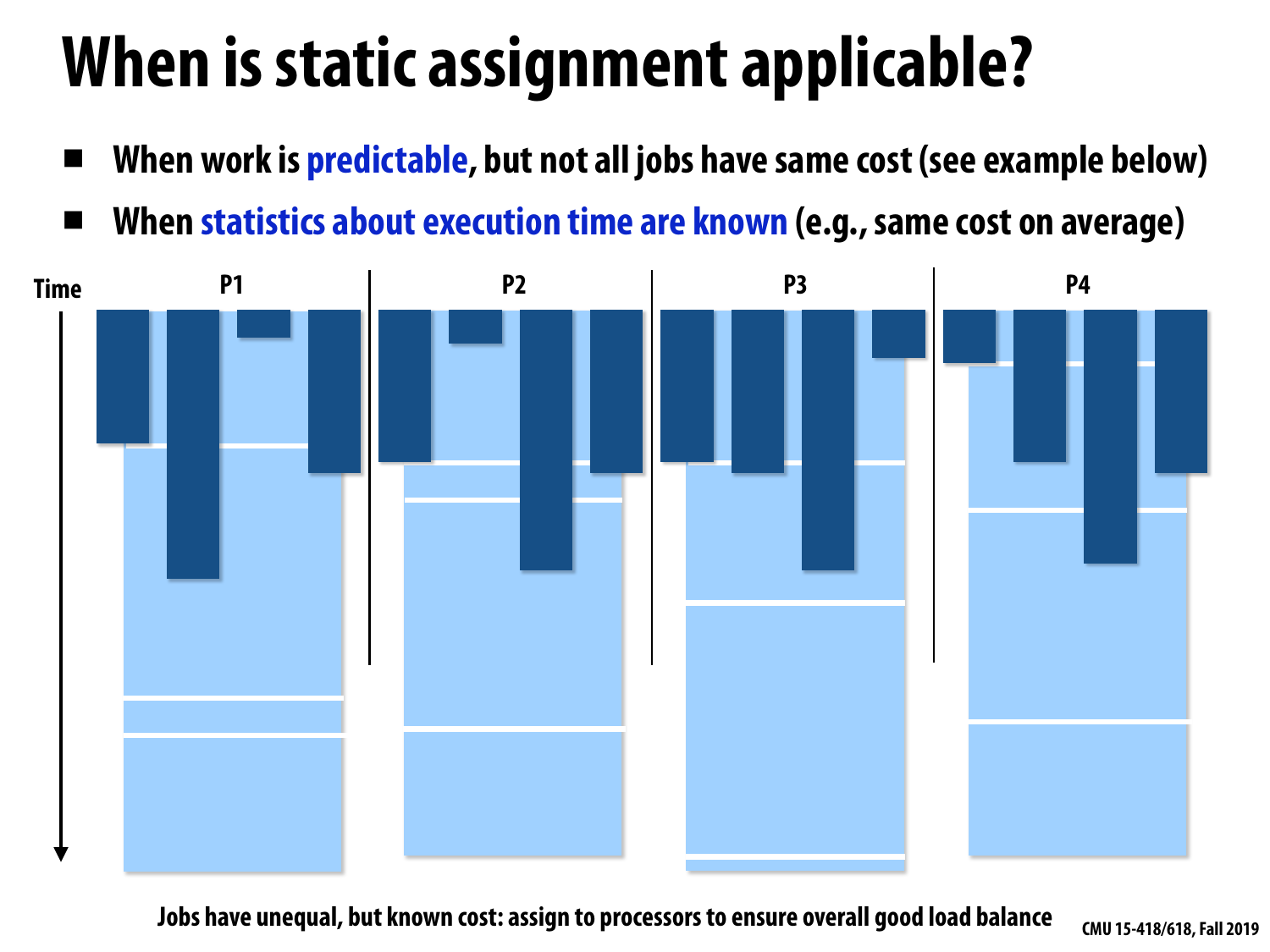## **"Semi-static" assignment**

- **▪ Cost of work is predictable for near-term future**
	- **- Idea: recent past good predictor of near future**
- **▪ Application periodically profles itself and re-adjusts assignment**
	- **- Assignment is "static" for the interval between re-adjustments**

![](_page_7_Figure_5.jpeg)

![](_page_7_Figure_6.jpeg)

**Adaptive mesh:** 

**Mesh is changed as object moves or fow over object changes, but changes occur slowly (color indicates assignment of parts of mesh to processors)**

**Particle simulation:** 

**Redistribute particles as they move over course of simulation (if motion is slow, redistribution need not occur often)**

**Image credit: http://typhon.sourceforge.net/spip/spip.php?article22**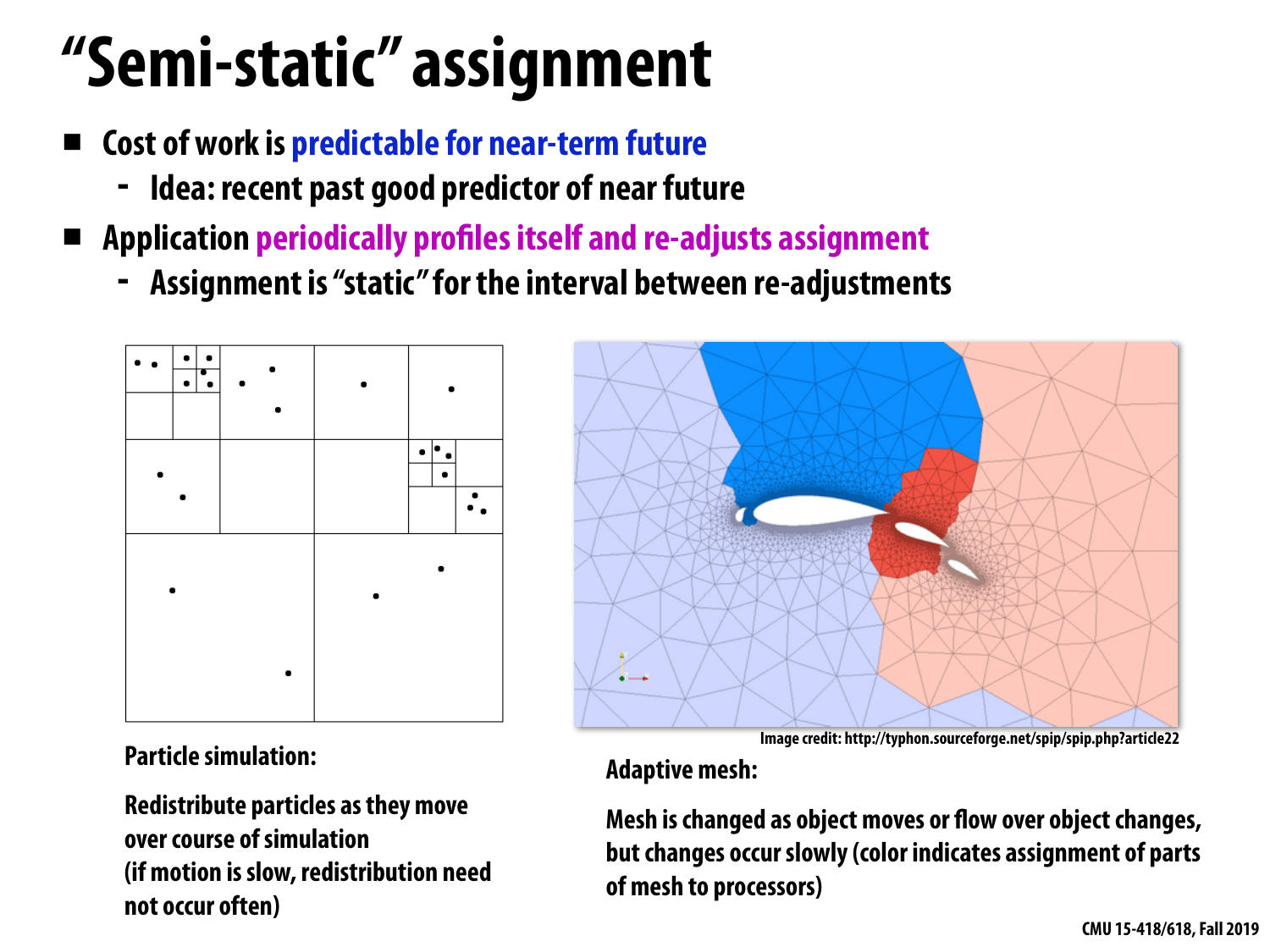## **Dynamic assignment**

### **Program determines assignment dynamically at runtime to ensure a well distributed load. (The execution time of tasks, or the total number of tasks, is unpredictable.)**

```
int N = 1024;int^* x = new int[N];\text{bool*} prime = new \text{bool}[N];
//	initialize	elements	of	x	here	
for (int i=0; i<N; i++)
{	
    // unknown execution time
    is\_prime[i] = test\_primality(x[i]);}
```

```
int N = 1024;int^* x = new int[N];bool* is_prime = new bool[N];
//	initialize	elements	of	x	here	
LOCK counter_lock;
int counter = 0; // shared variable
while (1) {
  int i;
  		lock(counter_lock);	
  i = counter++;unlock(counter lock);
  if (i \ge N)break;
  		is_prime[i]	=	test_primality(x[i]);	
}
```
![](_page_8_Figure_7.jpeg)

**Sequential program (independent loop iterations)**

### **Parallel program (SPMD execution by multiple threads, shared address space model)**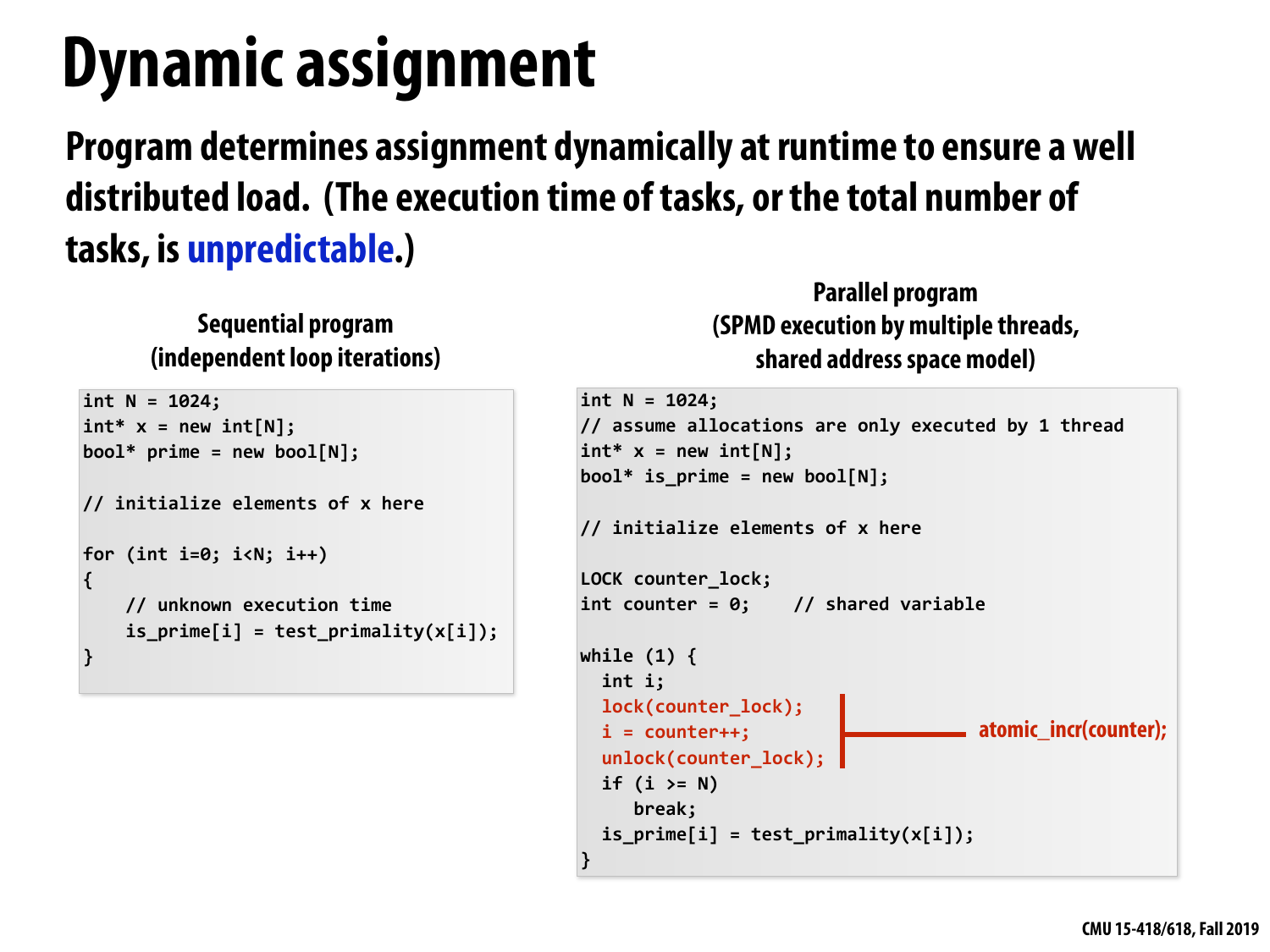## **Dynamic assignment using a work queue**

**Worker threads: Pull data from shared work queue Push new work to queue as it is created**

![](_page_9_Figure_4.jpeg)

![](_page_9_Figure_5.jpeg)

**Sub-problems (a.k.a. "tasks", "work")**

### **Shared work queue: a list of work to do (for now, let's assume each piece of work is independent)**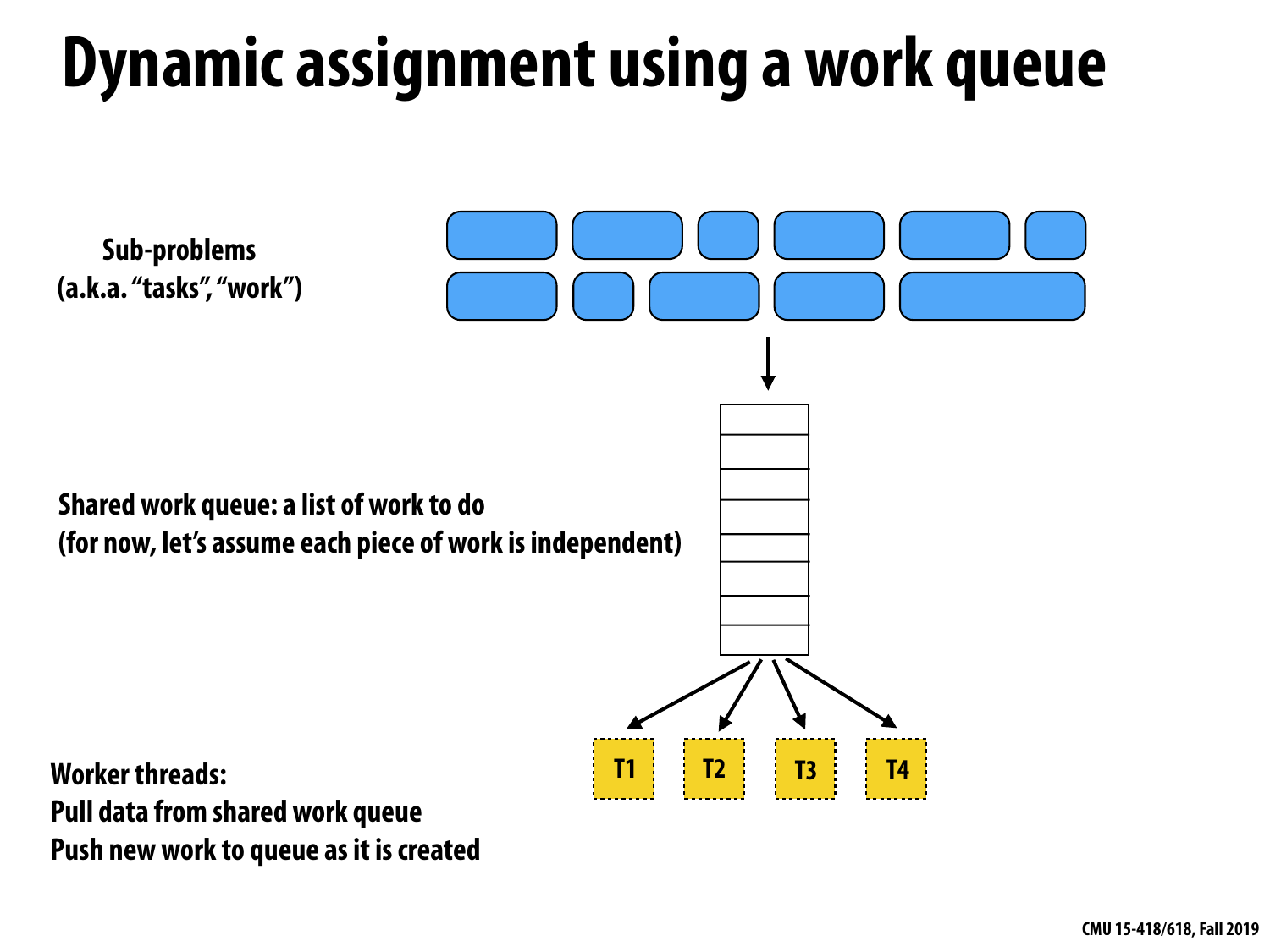## **What constitutes a piece of work? What is a potential problem with this implementation?**

```
const int N = 1024;
// assume allocations are only executed by 1 thread
float* x = new float[N];bool* prime = new bool[N];
//	initialize	elements	of	x	here	
LOCK counter_lock;
int counter = 0;
while (1) {
  		int	i;	
 		lock(counter_lock);	
  i = counter++;unlock(counter\_lock);if (i \ge N)break;
  is\_prime[i] = test\_primality(x[i]);}
                                                             Time in critical section 
                                                             This is overhead that 
                                                             does not exist in serial 
                                                             program 
                                                             And.. it's serial execution 
                                                             (recall Amdahl's Law) 
                                                             Time in task 0
```
**Fine granularity partitioning: 1 "task" = 1 element** 

**Likely good workload balance (many small tasks) Potential for high synchronization cost (serialization at critical section)**

![](_page_10_Figure_5.jpeg)

### **So... IS IT a problem?**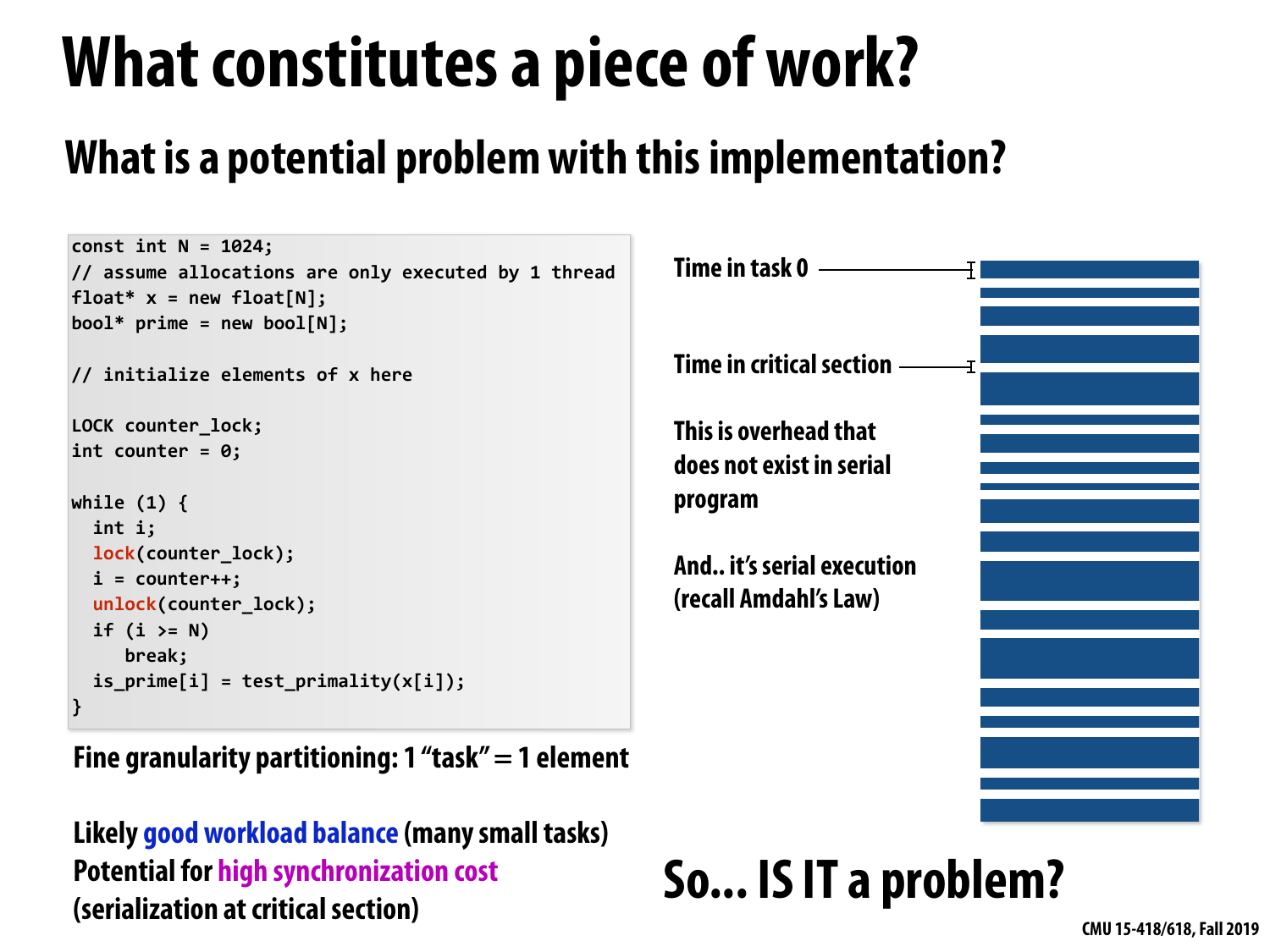## **Increasing task granularity**

```
const int N = 1024;
const int GRANULARITY = 10;
//	assume	allocations	are	only	executed	by	1	thread	
float* x = new float[N];bool* prime = new bool[N];
//	initialize	elements	of	x	here	
LOCK counter lock;
int counter = 0;
while (1) {
  int i;
  		lock(counter_lock);	
  i = counter;
  		counter	+=	GRANULARITY;
  		unlock(counter_lock);	
  if (i \ge N)break;
  int end = min(i + GRANULARITY, N);
  for (int j=i; j<end; j++)
     is\_prime[j] = test\_primality(x[j]);}
```
**Coarse granularity partitioning: 1 "task" = 10 elements Decreased synchronization cost (Critical section entered 10 times less)**

![](_page_11_Figure_5.jpeg)

**Time in critical section**

**Time in task 0**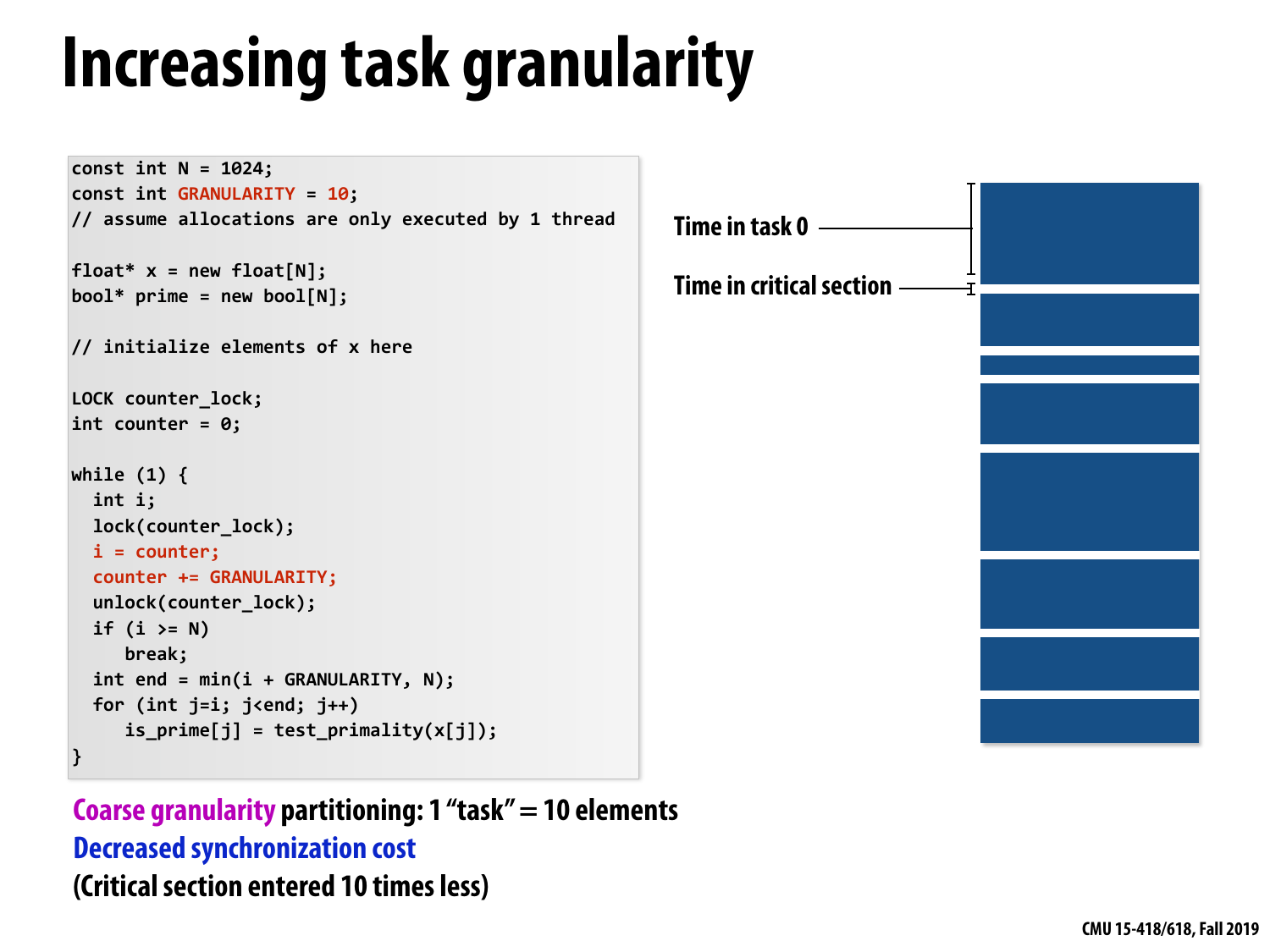## **Choosing task size**

- Useful to have many more tasks\* than processors **(many small tasks enables good workload balance via dynamic assignment)** 
	- **- Motivates small granularity tasks**
- **▪ But want as few tasks as possible to minimize overhead of managing the assignment** 
	- **- Motivates large granularity tasks**
- **Ideal granularity depends on many factors (Common theme in this course: must know your workload, and your machine)**

**\* I had to pick a term for a piece of work, a sub-problem, etc.**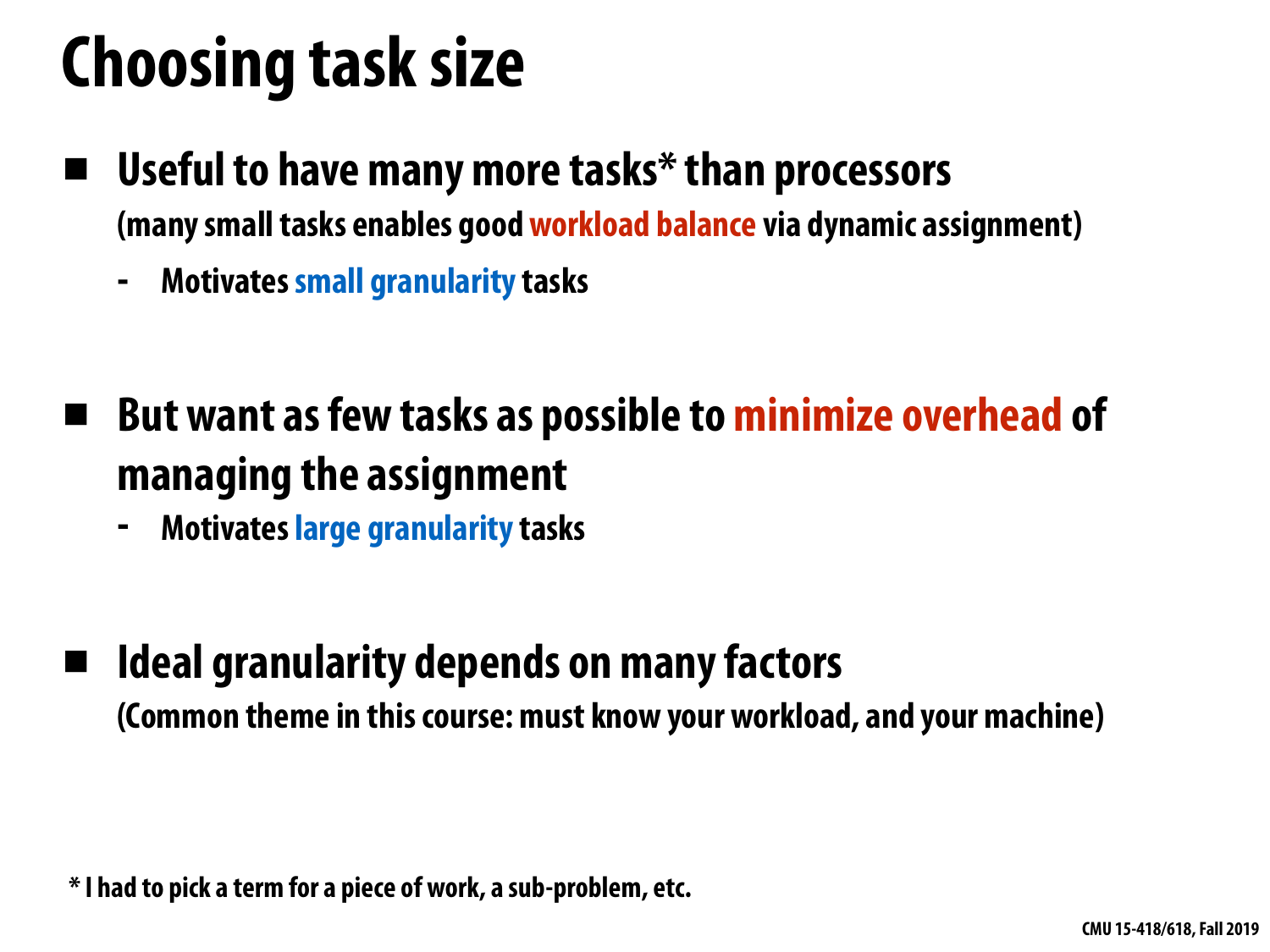## **Smarter task scheduling**

![](_page_13_Figure_3.jpeg)

![](_page_13_Figure_5.jpeg)

**Consider dynamic scheduling via a shared work queue** 

**What happens if the system assigns these tasks to workers in left-to-right order?**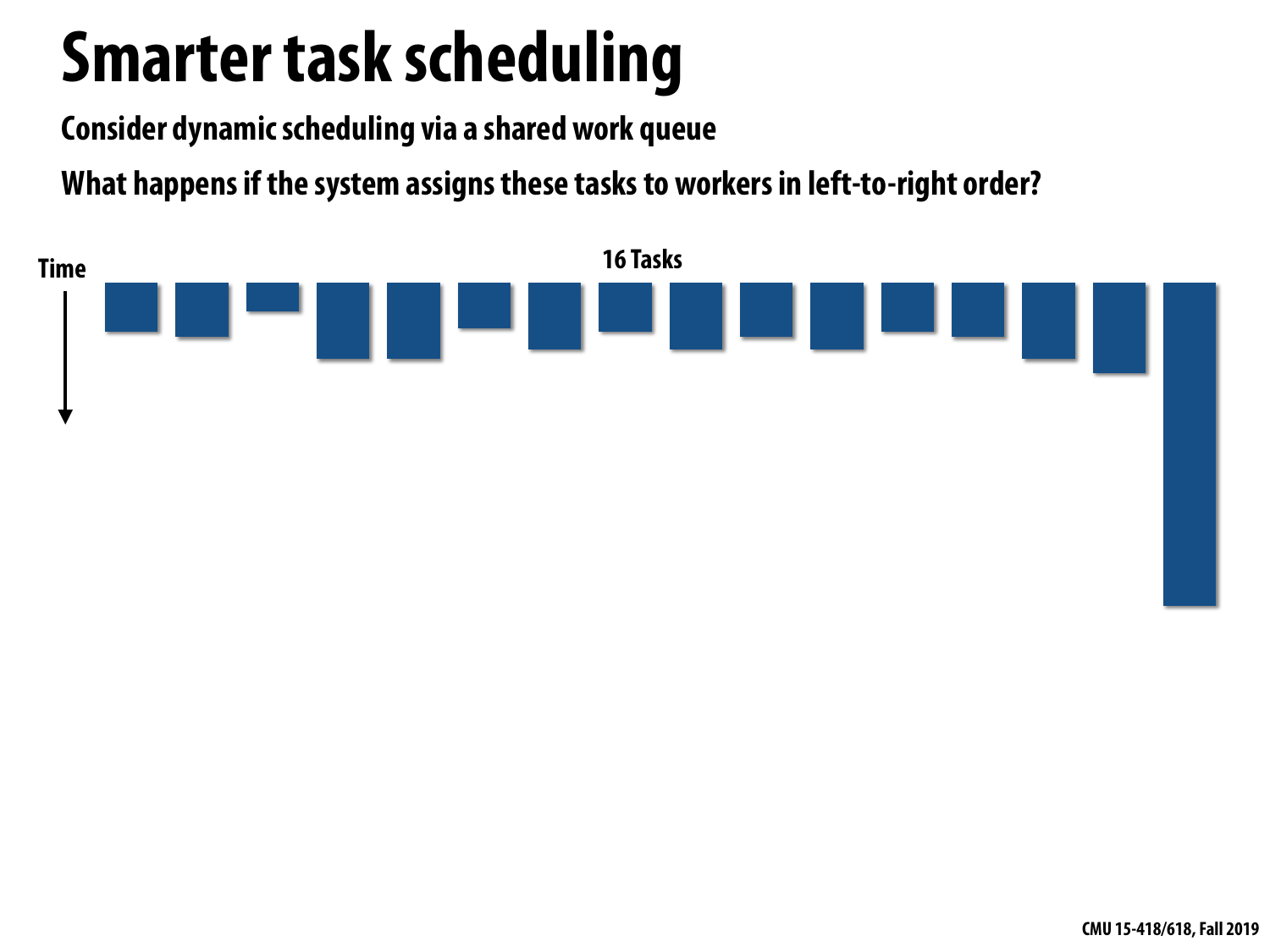## **Smarter task scheduling**

**What happens if scheduler runs the long task last? Potential for load imbalance!**

**One possible solution to imbalance problem:** 

**Divide work into a larger number of smaller tasks** 

![](_page_14_Picture_2.jpeg)

- **- Hopefully "long pole" gets shorter relative to overall execution time**
- **- May increase synchronization overhead**
- **- May not be possible (perhaps long task is fundamentally sequential)**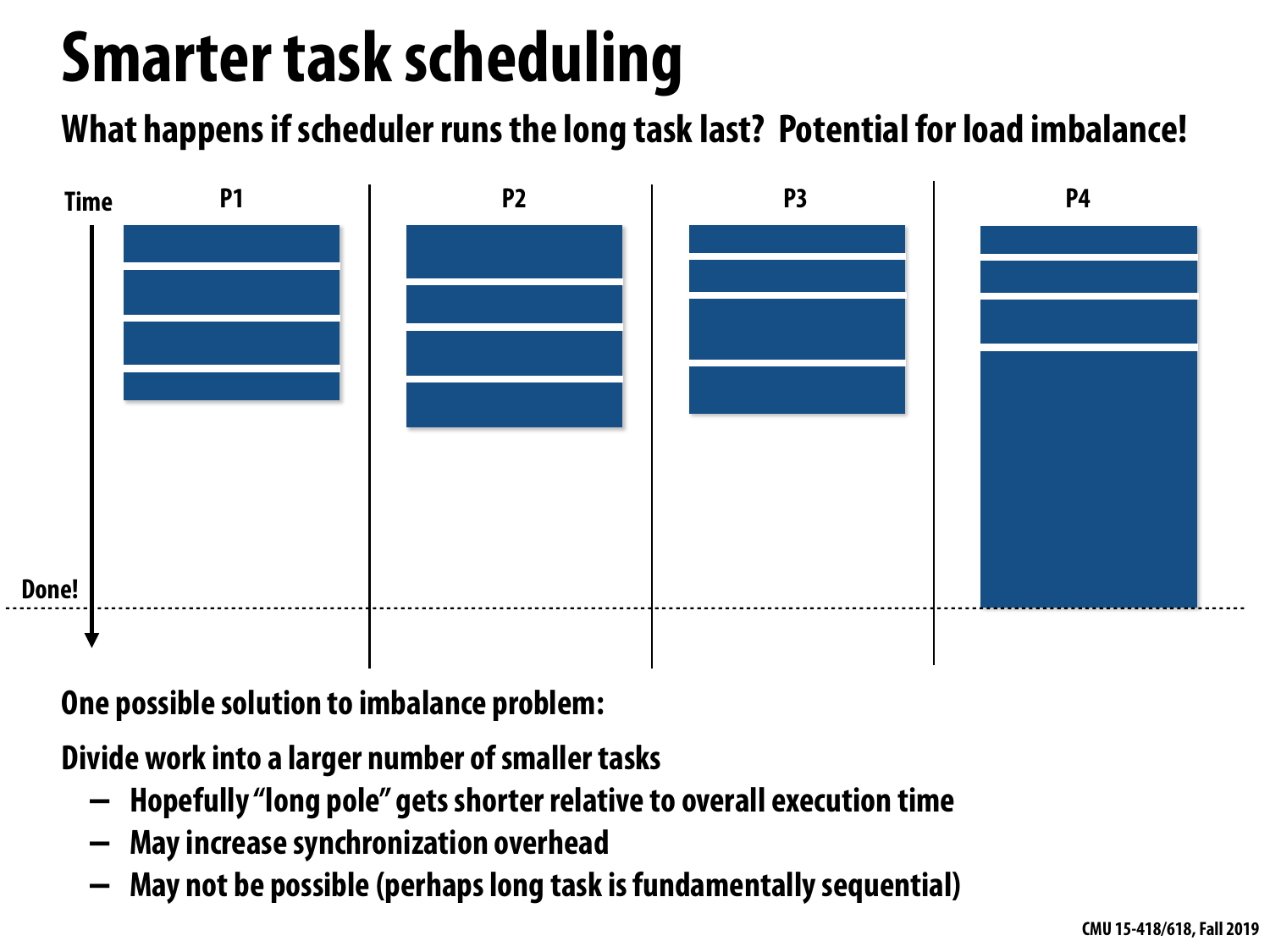## **Smarter task scheduling**

**Schedule long task frst to reduce "slop" at end of computation**

### **Another solution: smarter scheduling**

### **Schedule long tasks frst**

![](_page_15_Figure_2.jpeg)

- **- Thread performing long task performs fewer overall tasks, but approximately the same amount of work as the other threads.**
- **- Requires some knowledge of workload (some predictability of cost)**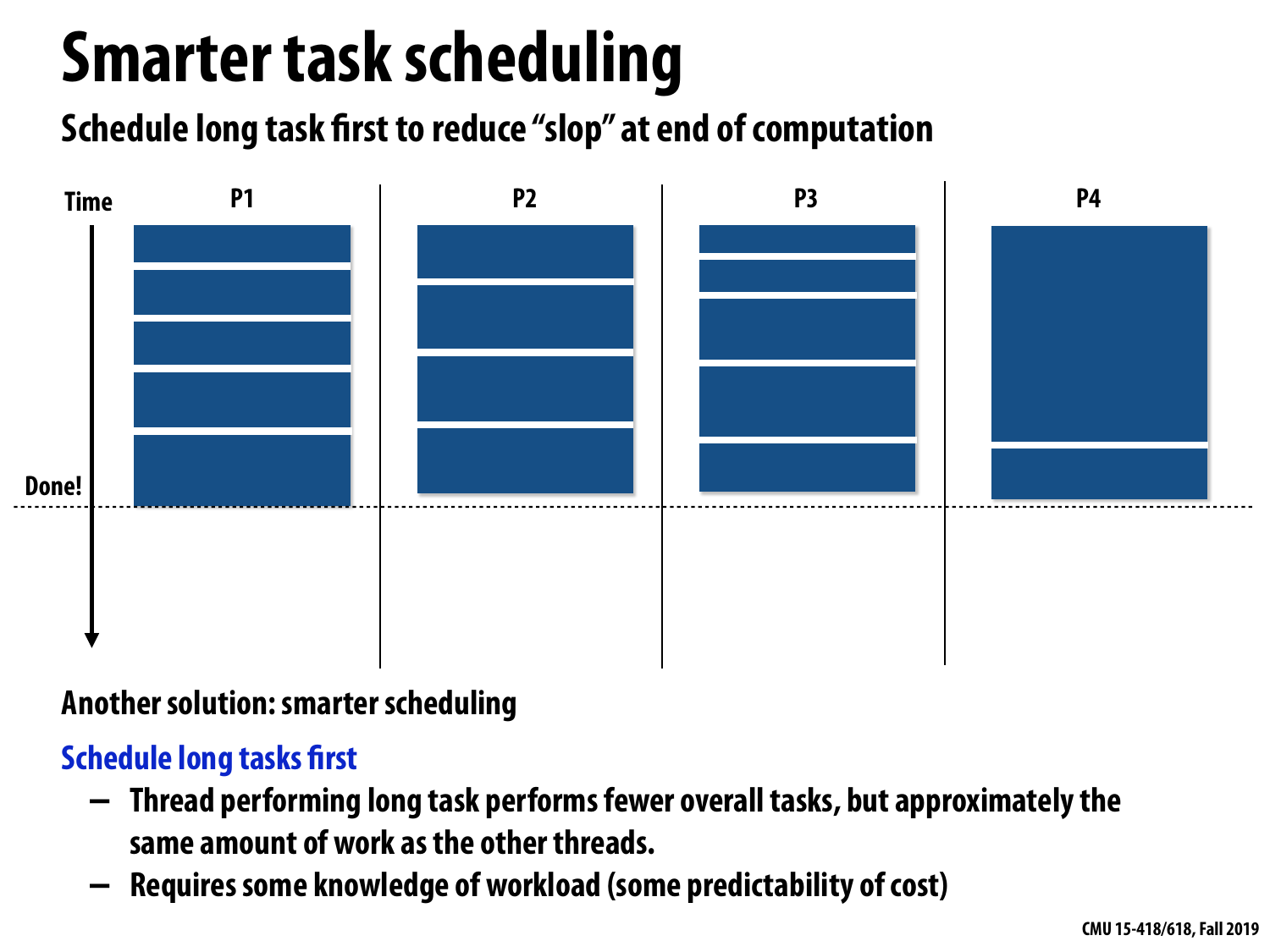## **Decreasing synchronization overhead using a distributed set of queues**

**(avoid need for all workers to synchronize on single work queue)**

**Worker threads: Pull data from OWN work queue Push new work to OWN work queue When local work queue is empty... STEAL work from another work queue**

![](_page_16_Picture_5.jpeg)

**Set of work queues (In general, one per worker thread)**

**Subproblems (a.k.a. "tasks", "work to do")**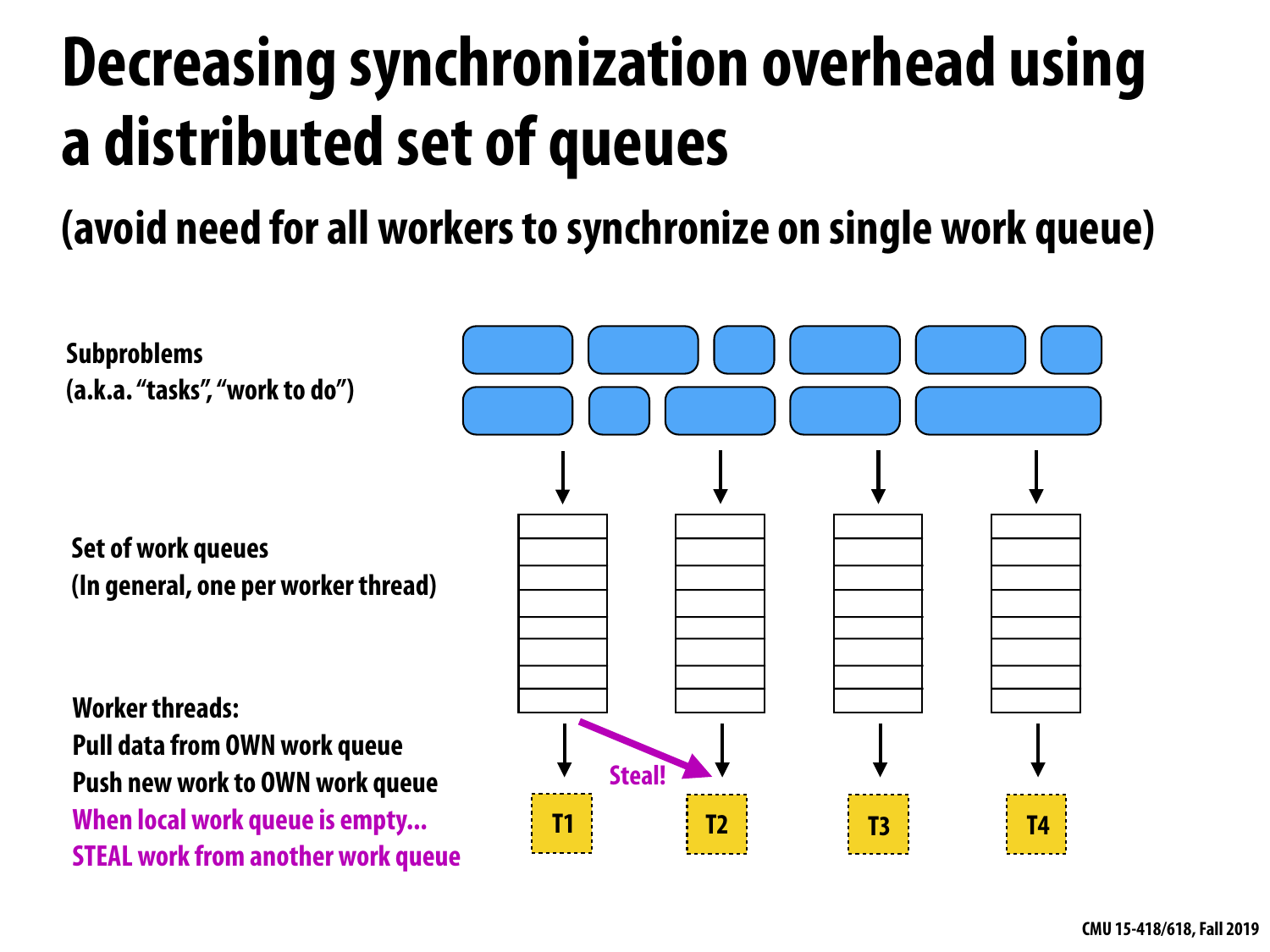## **Distributed work queues**

### **▪ Costly synchronization/communication occurs during stealing**

- **- But not every time a thread takes on new work**
- **- Stealing occurs only when necessary to ensure good load balance**
- **▪ Leads to increased locality**
	- **- Common case: threads work on tasks they create (producer-consumer locality)**
	- **Implementation challenges** 
		- **- Who to steal from?**
		- **- How much to steal?**
		- **- How to detect program termination?**
		- **- Ensuring local queue access is fast (while preserving mutual exclusion)**

![](_page_17_Picture_11.jpeg)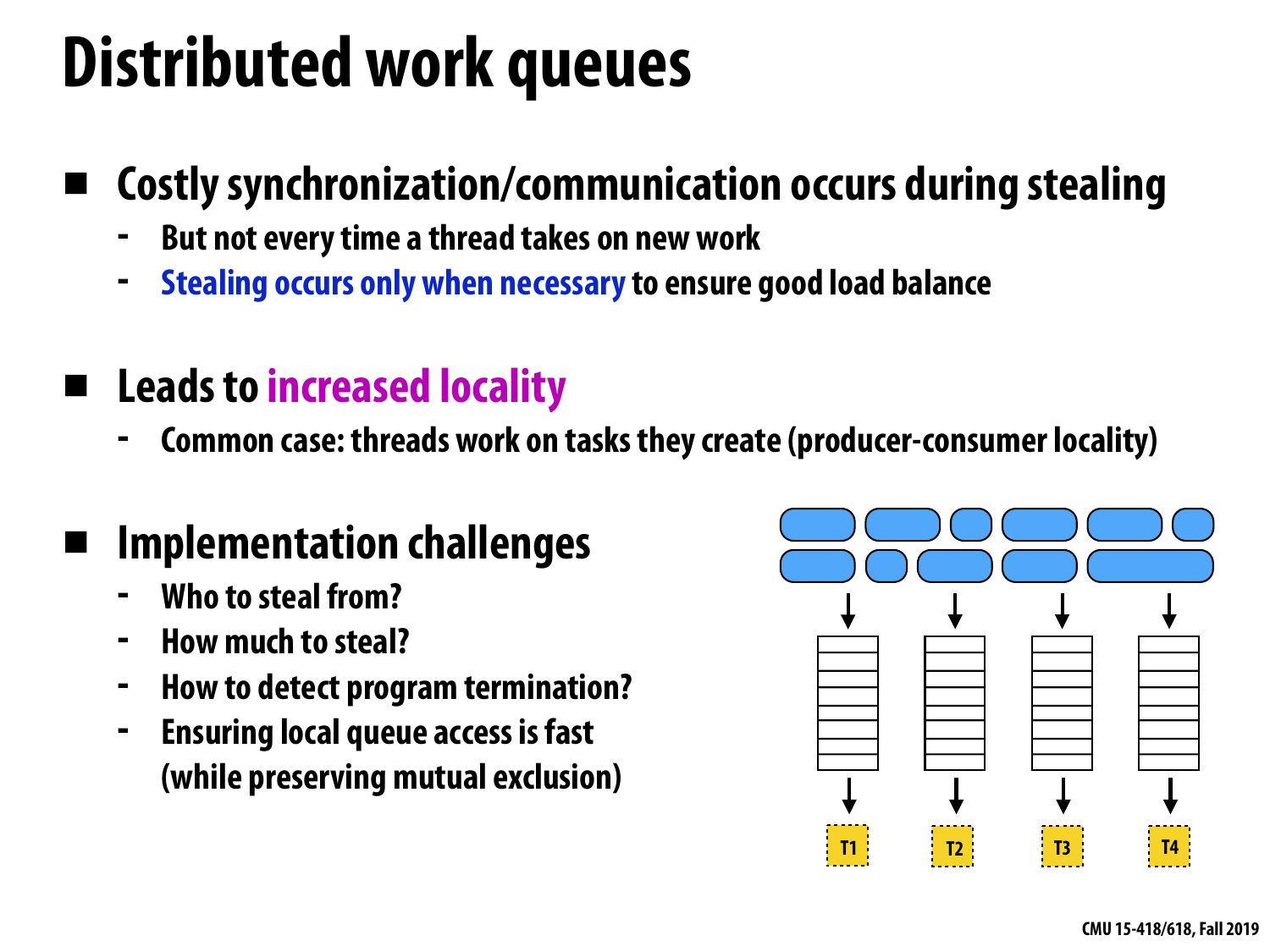### **Work in task queues need not be independent**

**:..... > = application-specified dependency**

![](_page_18_Figure_4.jpeg)

### **A task is not removed from queue and assigned to worker thread until all task dependencies are satisfed**

```
foo_handle	=	enqueue_task(foo);														//	enqueue	task	foo	(independent	of	all	prior	tasks)	
bar_handle = enqueue_task(bar, foo_handle); // enqueue task bar, cannot run until foo is complete
```
### **Workers can submit new tasks (with optional explicit dependencies) to task system**

![](_page_18_Figure_1.jpeg)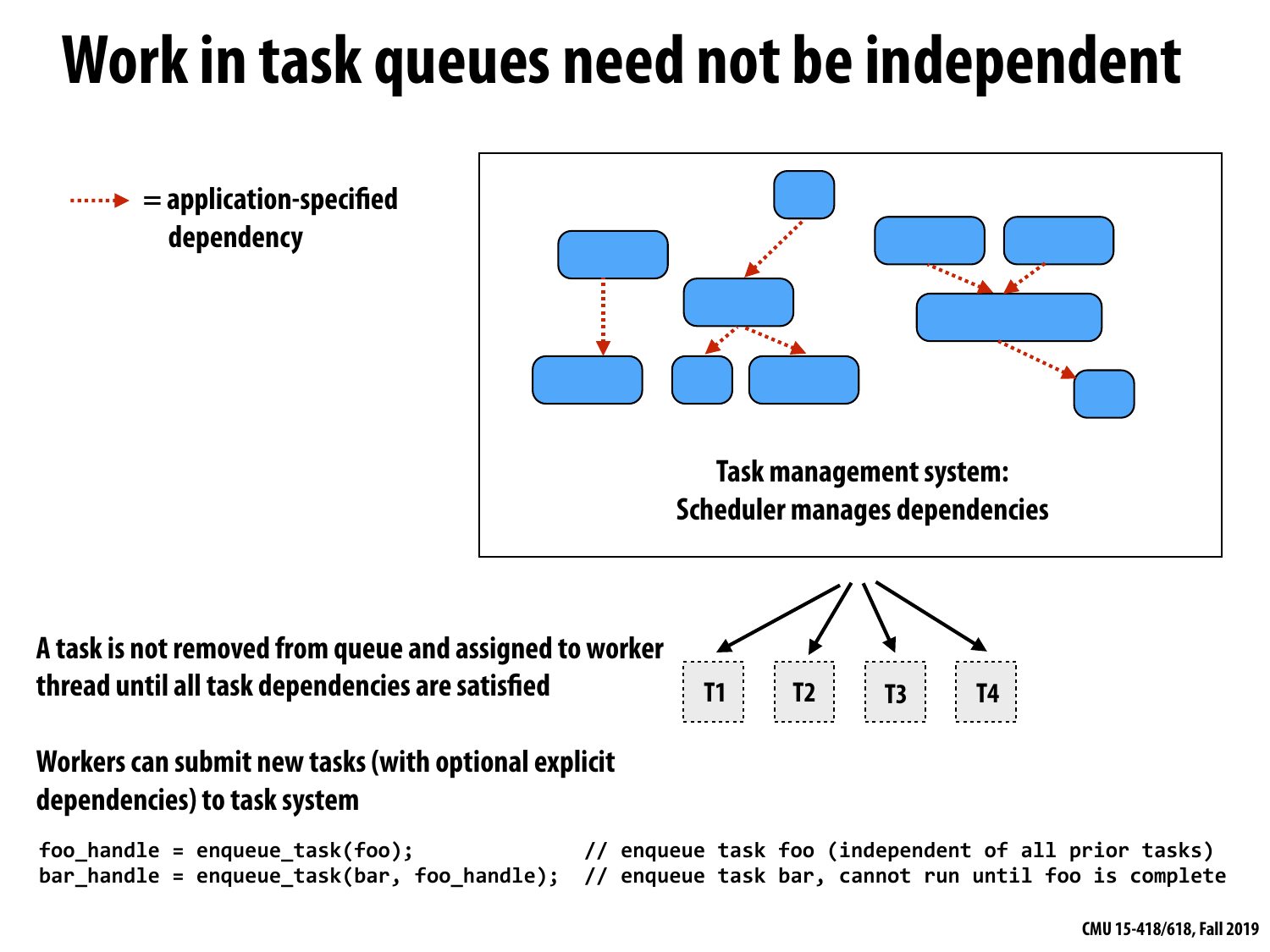## **Summary**

### **Challenge: achieving good workload balance**

- **- Want all processors working all the time (otherwise, resources are idle!)**
- **- But want low-cost solution for achieving this balance** 
	- **- Minimize computational overhead (e.g., scheduling/assignment logic)**
	- **- Minimize synchronization costs**

### **▪ Static assignment vs. dynamic assignment**

- **- Really, it is not an either/or decision, there's a continuum of choices**
- **- Use up-front knowledge about workload as much as possible to reduce load imbalance and task management/synchronization costs (in the limit, if the system knows everything, use fully static assignment)**
- **▪ Issues discussed today span decomposition, assignment, and orchestration**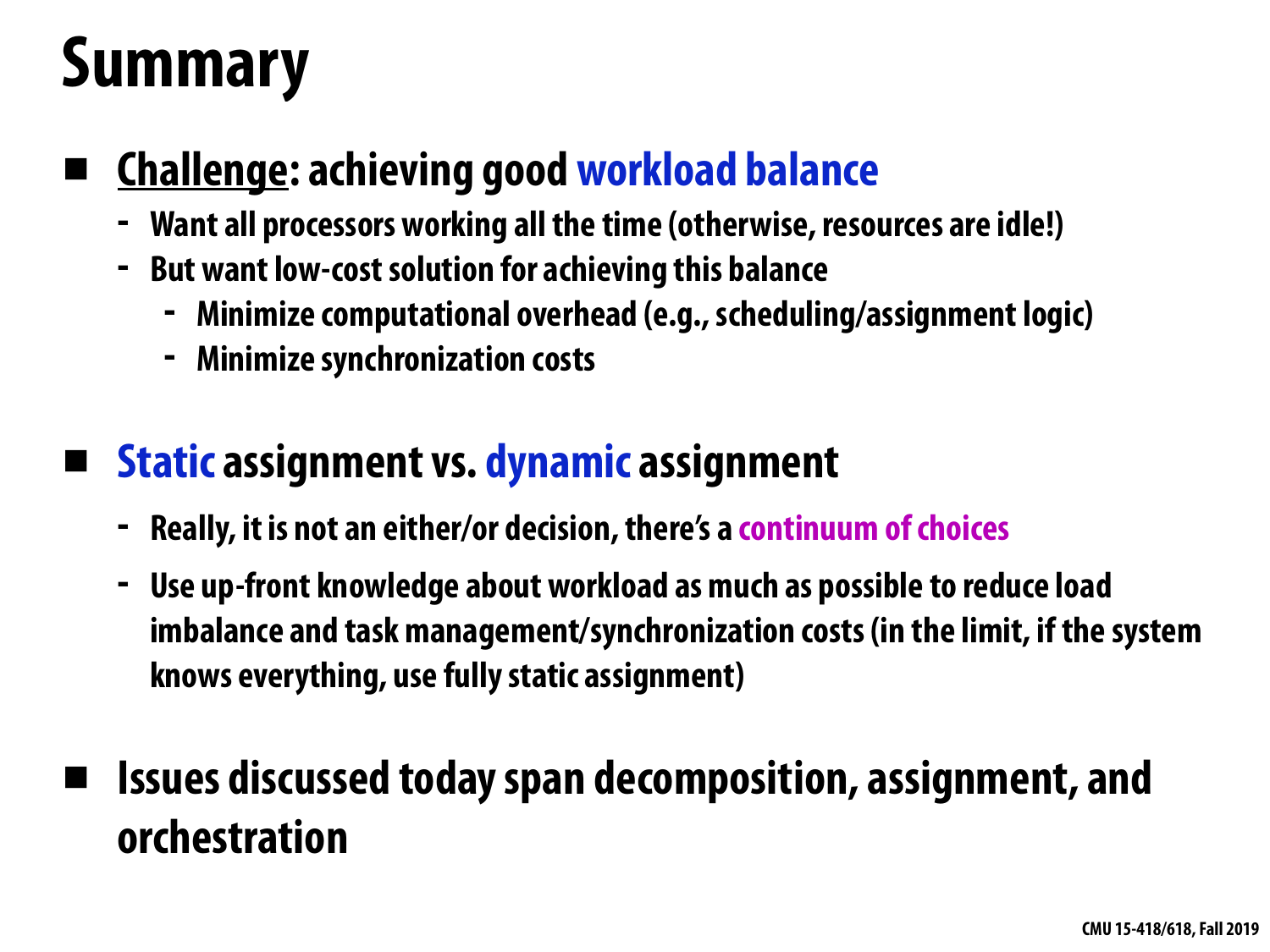## **Scheduling fork-join parallelism**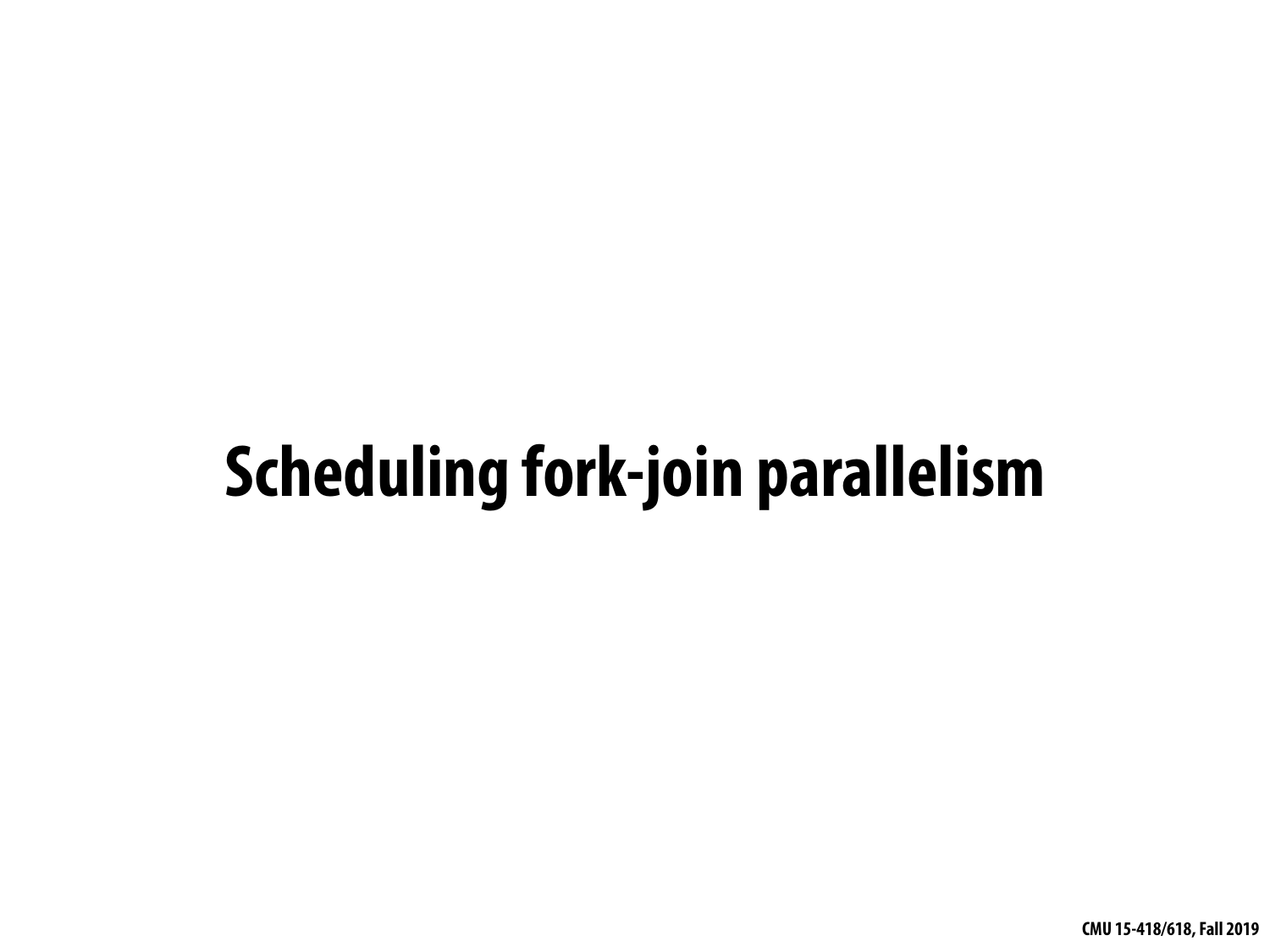## **Common parallel programming patterns**

### **Data parallelism:**

**Perform same sequence of operations on many data elements**

```
//	CUDA	bulk	launch	
foo<<<numBlocks, threadsPerBlock>>>(A, B);
```

```
//	openMP	parallel	for	
#pragma omp parallel for
for	(int	i=0;	i<N;	i++)	{	
   B[i] = foo(A[i]);}
```

```
//	ISPC	foreach	
foreach (i=0 ... N) {
   B[i] = foo(A[i]);}
```

```
//	ISPC	bulk	task	launch	
launch[numTasks]	myFooTask(A,	B);
```

```
//	using	higher-order	function	'map'	
map(foo,	A,	B);
```
![](_page_21_Figure_9.jpeg)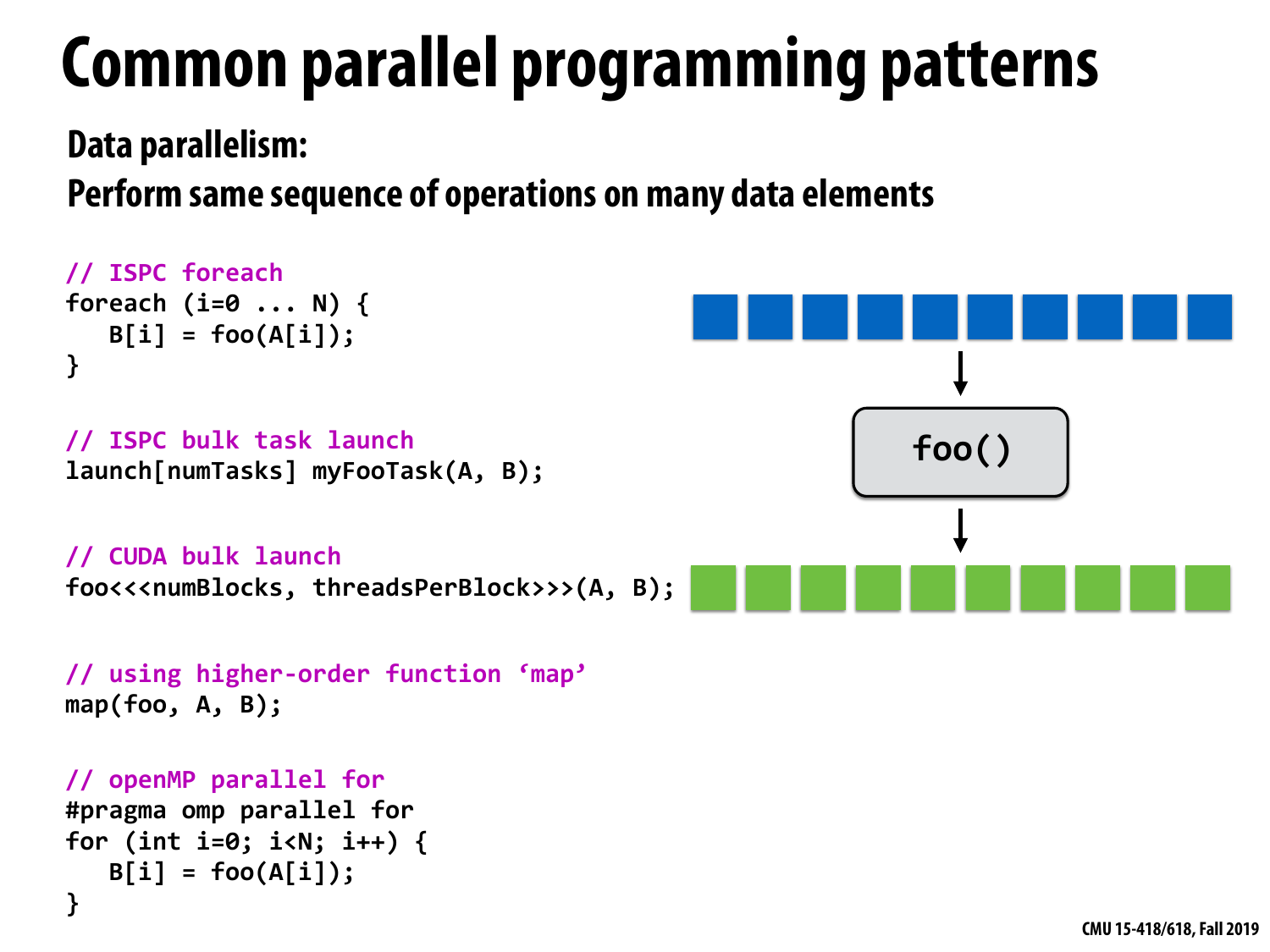## **Common parallel programming patterns**

### **Explicit management of parallelism with threads:**

**Create one thread per execution unit (or per amount of desired concurrency)** 

**- Example below: C code with pthreads**

```
struct thread_args {
  		float*	A;	
  		float*	B;	
};		
int thread_id[MAX_THREADS];
thread_args args;
args.A	=	A;	
args.B = B;for (int i=0; i<num_cores; i++) {
  pthread_create(&thread_id[i], NULL, myFunctionFoo, &args);
}	
for (int i=0; i<num_cores; i++) {
  		pthread_join(&thread_id[i]);	
}
```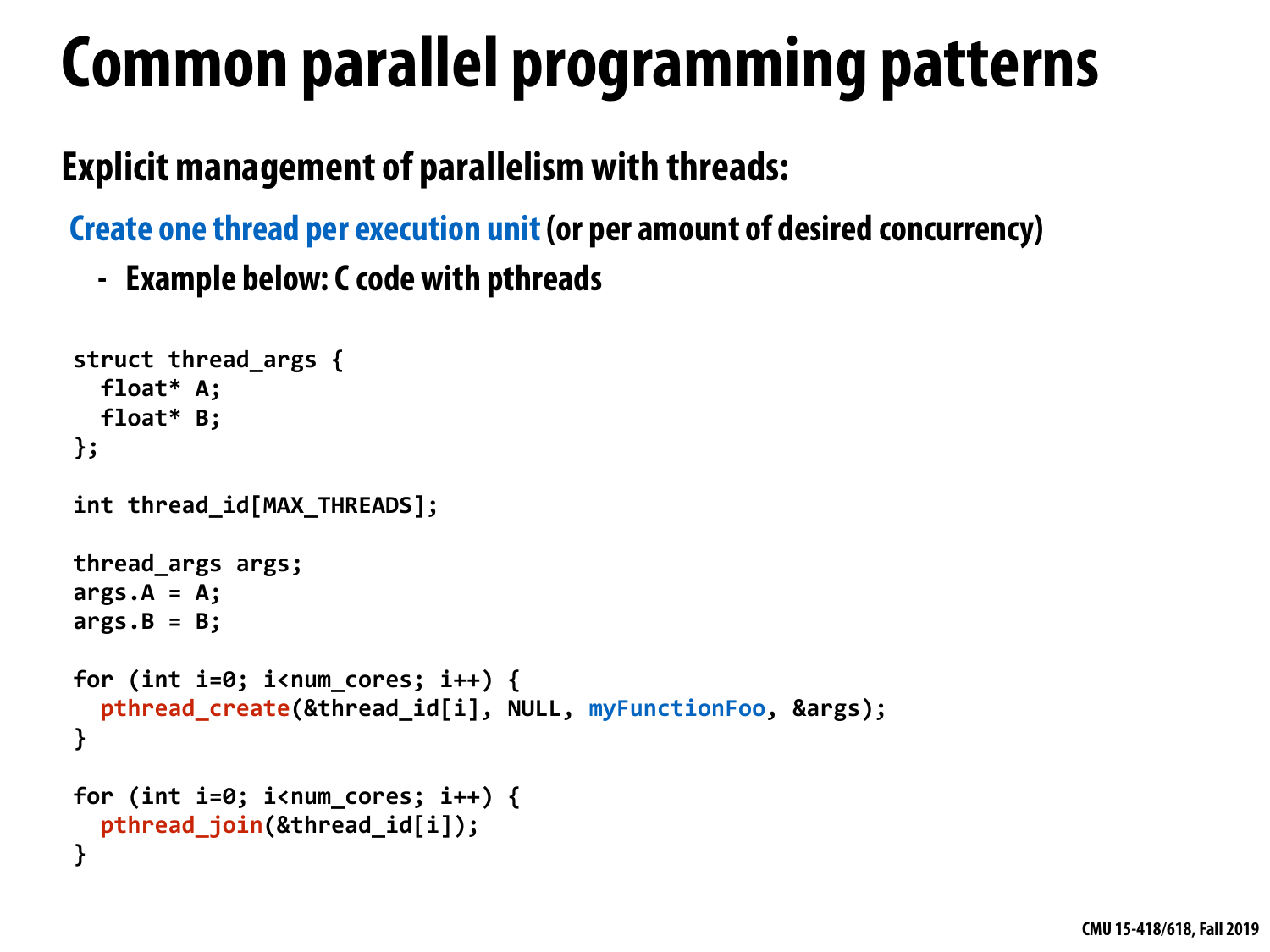## **Consider divide-and-conquer algorithms**

```
// sort elements from 'begin' up to (but not including) 'end'
void	quick_sort(int*	begin,	int*	end)	{	
  if (begin <math> \rightarrow = end - 1)return;
  else {
     // choose partition key and partition elements
        by key, return position of key as `middle`
     int* middle = partition(begin, end);
     guick_sort(begin, middle);
     guick_sort(middle+1, last);
		}	
}
                                independent work!
```
### **Quick sort:**

![](_page_23_Figure_6.jpeg)

### **Dependencies**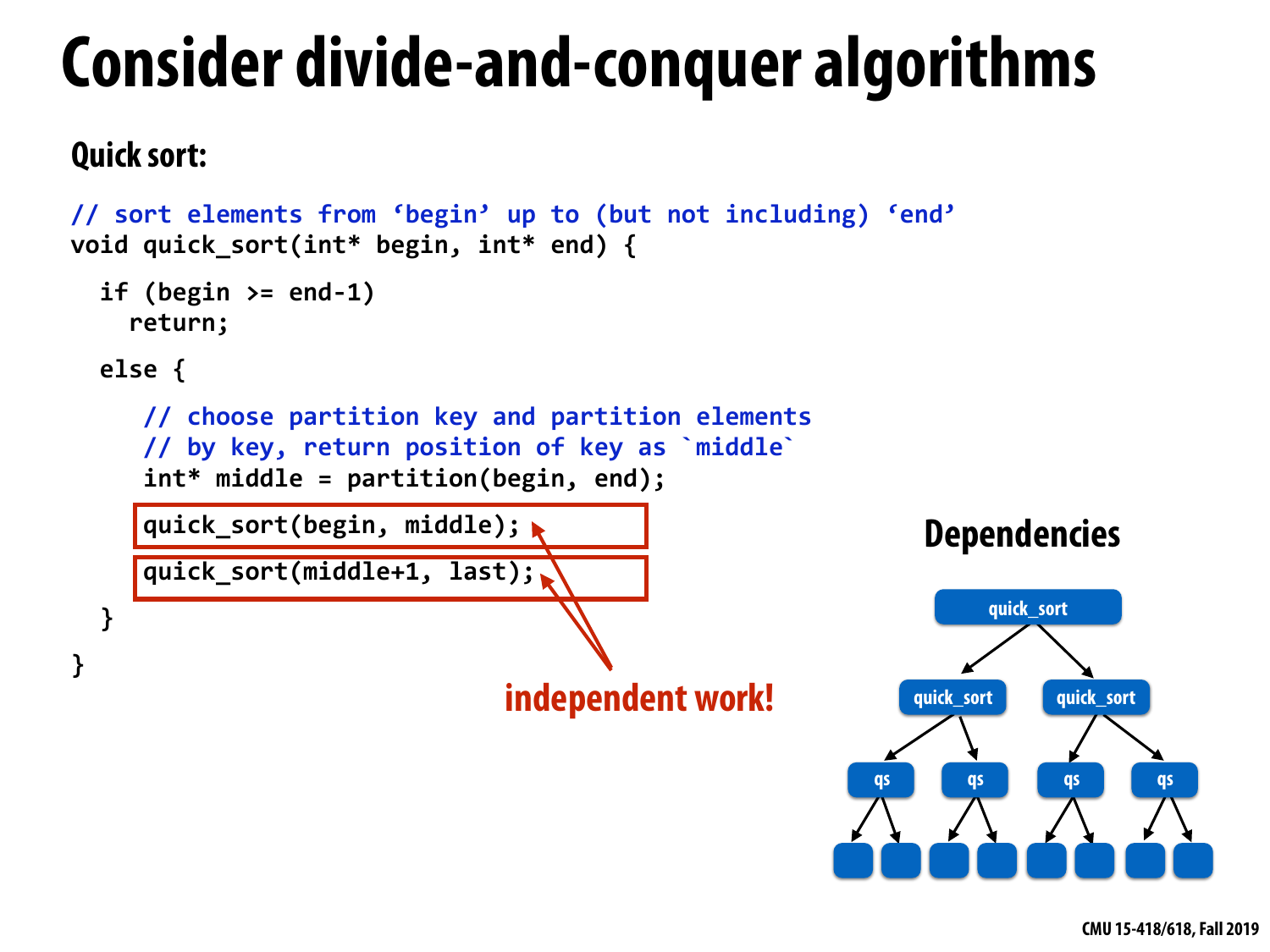## **Fork-join pattern**

**Semantics: invoke foo, but unlike standard function call, caller may continue executing asynchronously** with execution of **foo**.

- **▪ Natural way to express independent work inherent in divide-and-conquer algorithms**
- **▪ This lecture's code examples will be in Cilk Plus** 
	- **- C++ language extension**
	- **- Originally developed at MIT, now adapted as open standard (in GCC, Intel ICC)**

**Semantics: returns when all calls spawned by current function have completed. ("sync up" with the spawned calls)** 

**cilk\_spawn foo(args); "fork" (create new logical thread of control)**

**cilk\_sync; "join"**

**Note: there is an implicit cilk\_sync at the end of every function that contains a cilk\_spawn (implication: when a Cilk function returns, all work associated with that function is complete)**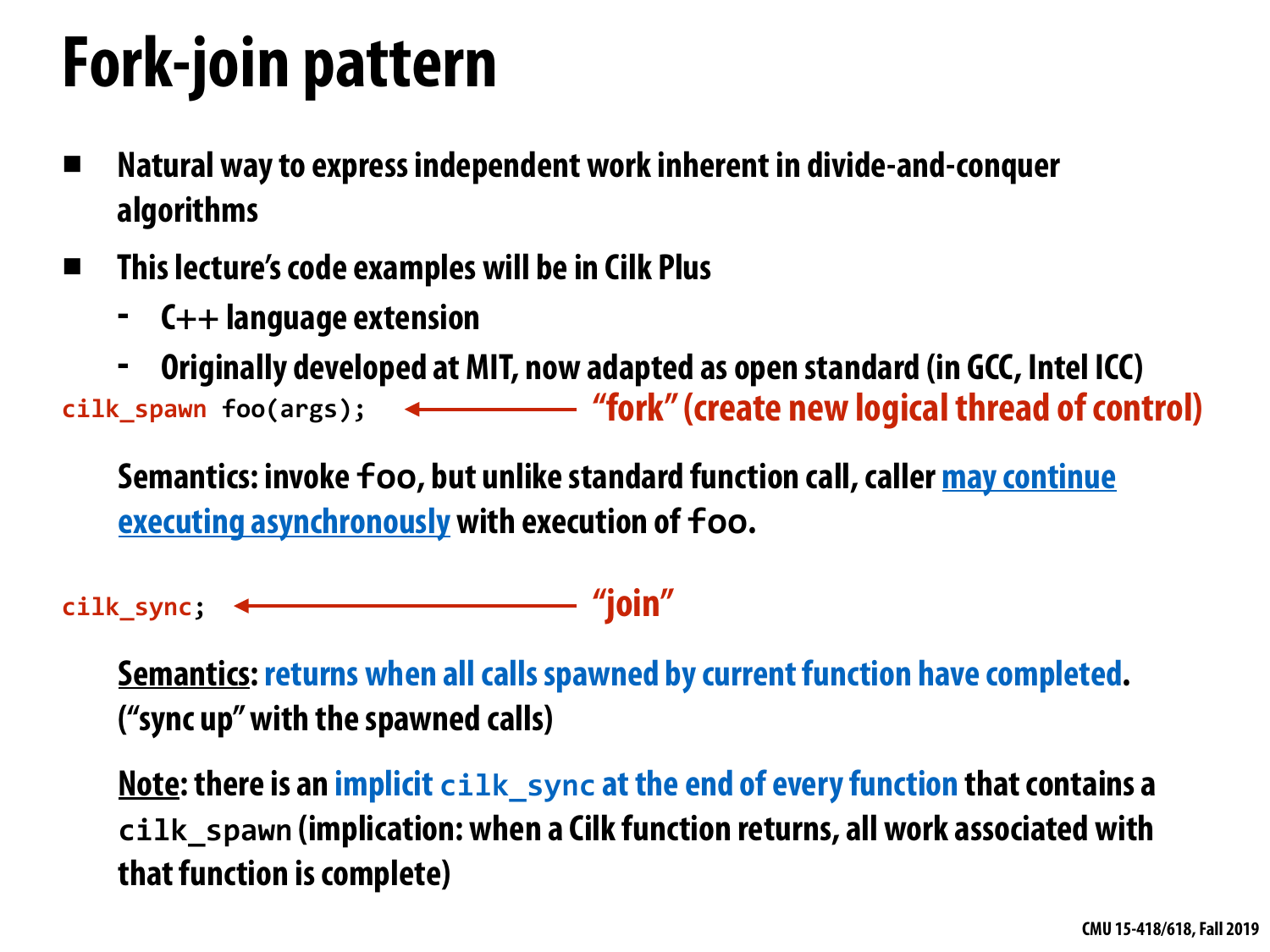### **Basic Cilk Plus examples**

```
// foo() and bar() may run in parallel
cilk_spawn foo();
bar();	
cilk_sync;
```

```
// foo() and bar() may run in parallel
cilk_spawn foo();
cilk_spawn	bar();	
cilk_sync;
```

```
// foo, bar, fizz, buzz, may run in parallel
cilk_spawn foo();
cilk_spawn	bar();	
cilk_spawn fizz();
buzz();	
cilk_sync;
```
![](_page_25_Figure_6.jpeg)

**Same amount of independent work frst example, but potentially higher runtime overhead (due to two spawns vs. one)**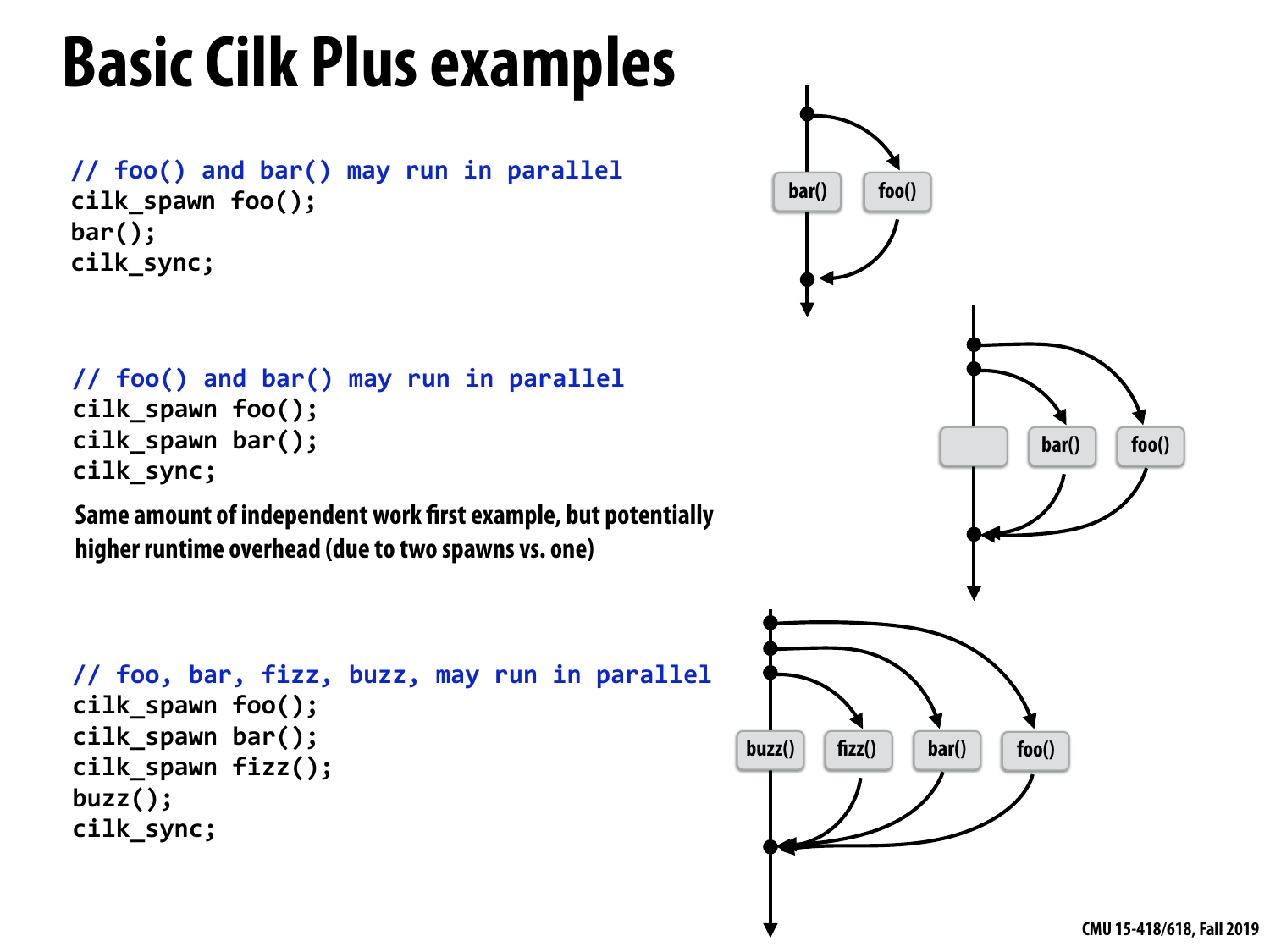### **Abstraction vs. implementation**

- **▪ Notice that the cilk\_spawn abstraction does not specify how or when spawned calls are scheduled to execute** 
	- **- Only that they may be run concurrently with caller (and with all other calls spawned by the caller)**
	- **But cilk sync does serve as a constraint on scheduling** 
		- **- All spawned calls must complete before cilk\_sync returns**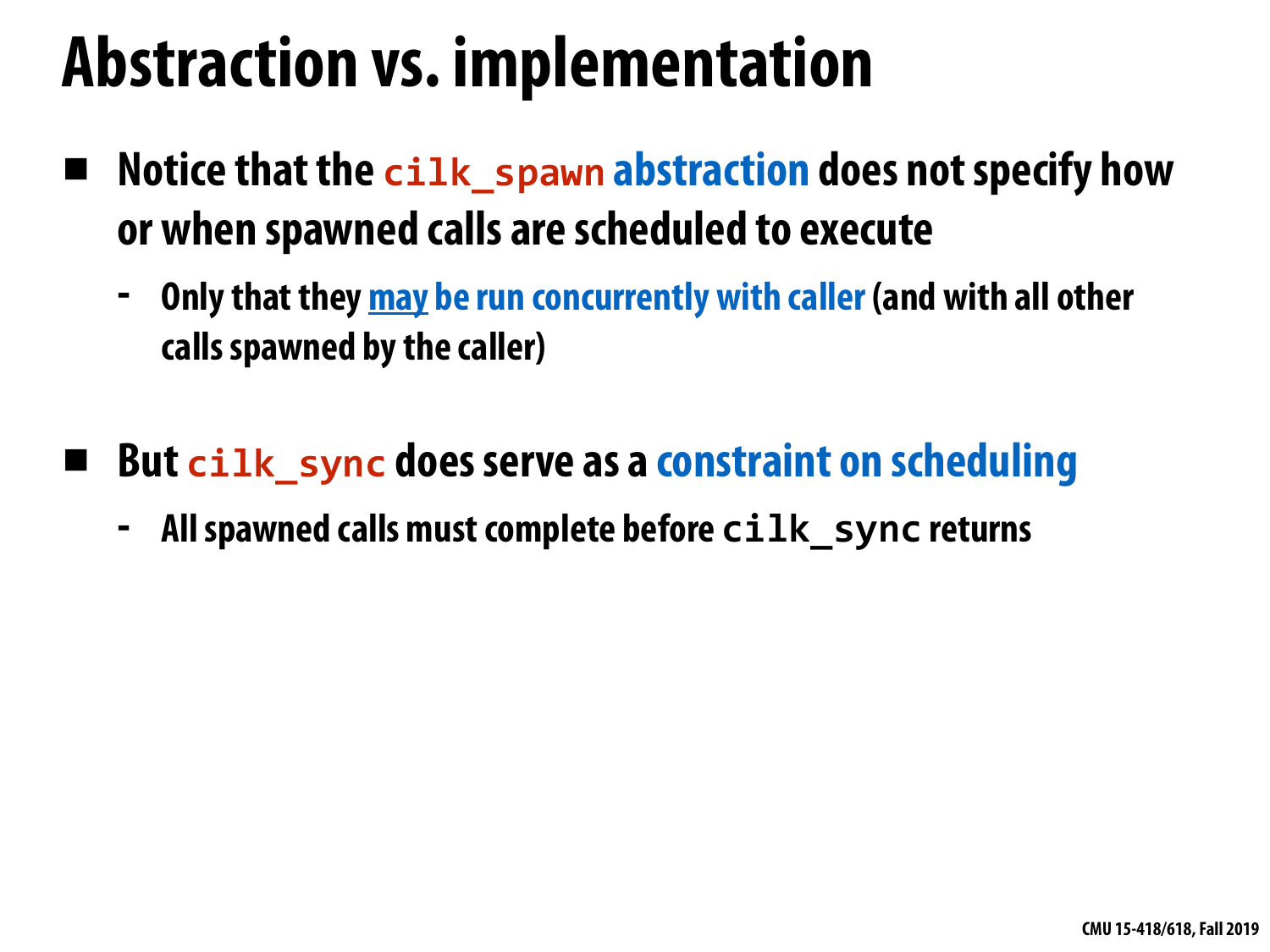## **Parallel quicksort in Cilk Plus**

```
void	quick_sort(int*	begin,	int*	end)	{	
  if (begin >= end - PARALLEL_CUTOFF)
    std::sort(begin, end);
  else {
     int* middle = partition(begin, end);
     cilk_spawn quick_sort(begin, middle);
     quick_sort(middle+1, last);
		}	
}
```
![](_page_27_Figure_3.jpeg)

**Sort sequentially if problem size is sufficiently small (overhead of spawn trumps benefts of potential parallelization)**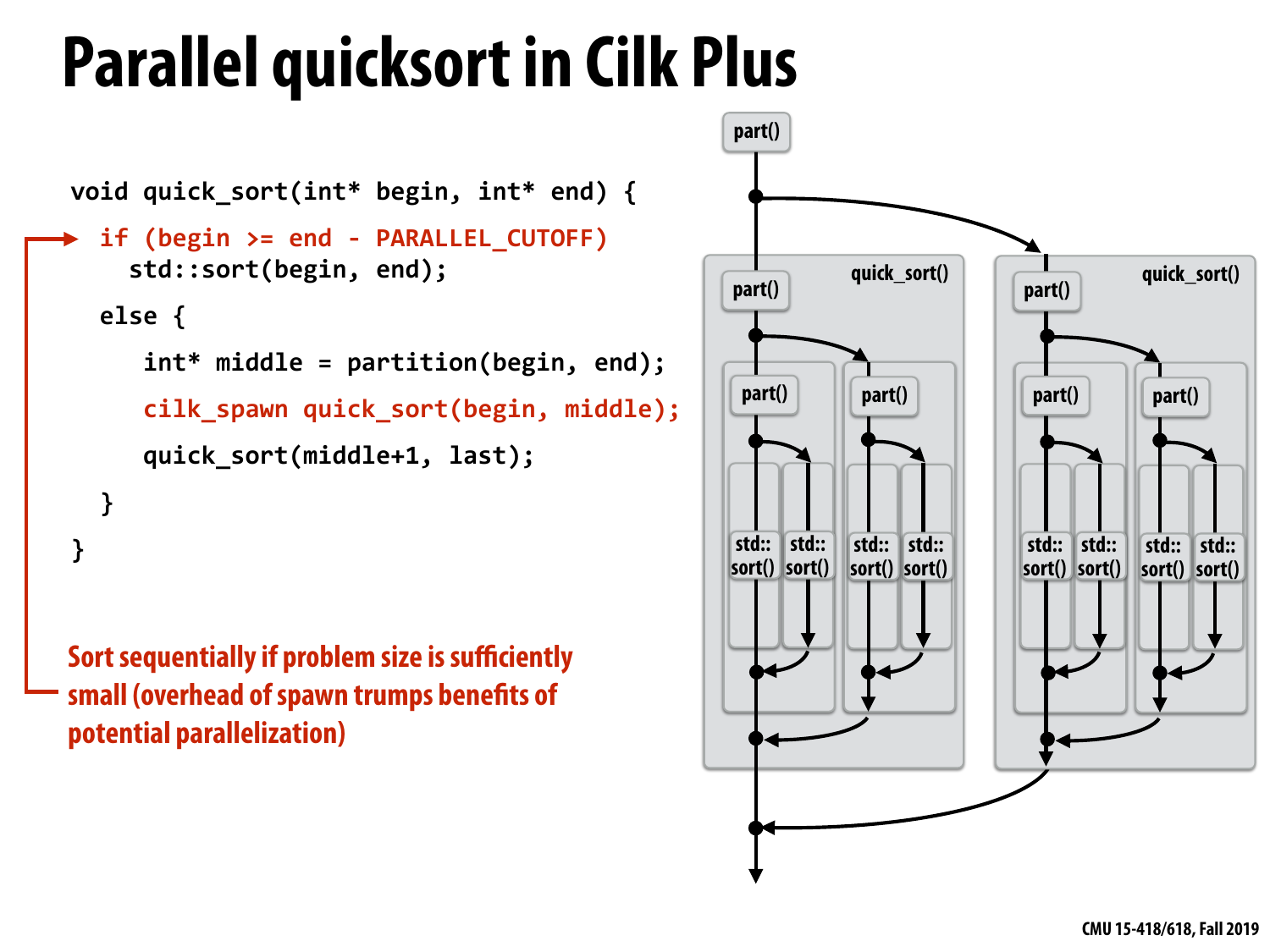## **Writing fork-join programs**

- **<u>Main idea: expose independent work (potential parallelism)</u> to the system using cilk\_spawn**
- **Recall parallel programming rules of thumb** 
	- **- Want at least as much work as parallel execution capability (e.g., program should probably spawn at least as much work as there are cores)**
	- **- Want more independent work than execution capability to allow for good workload balance of all the work onto the cores** 
		- **- "parallel slack" = ratio of independent work to machine's parallel execution capability (in practice: ~8 is a good ratio)**
	- **- But not too much independent work so that granularity of work is too small (too much slack incurs overhead of managing fne-grained work)**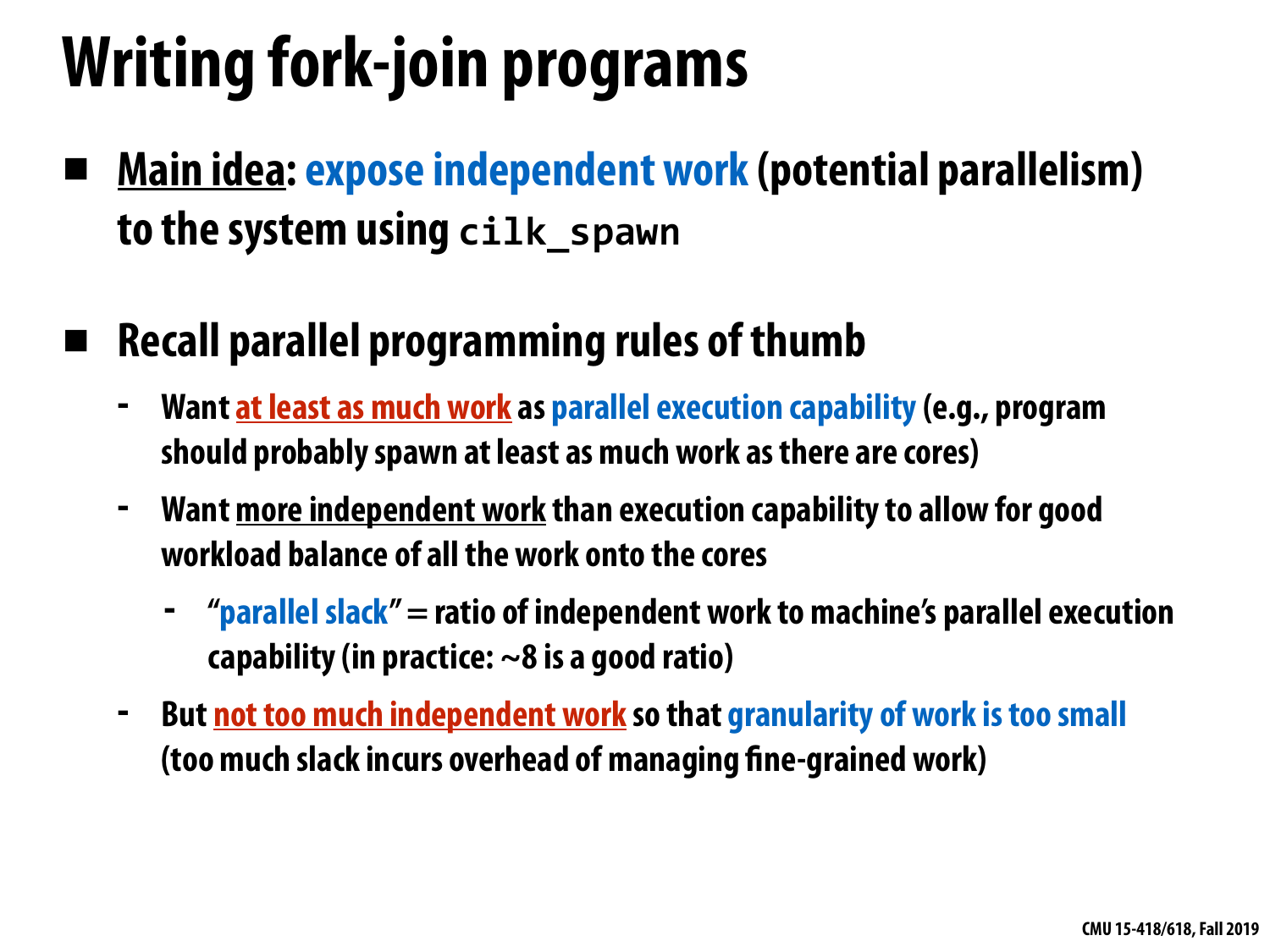## **Scheduling fork-join programs**

- **▪ Consider very simple scheduler:** 
	- **- Launch pthread for each cilk\_spawn using pthread\_create**
	- **- Translate cilk\_sync into appropriate pthread\_join calls**
	- **▪ Potential performance problems?**
		- **- Heavyweight spawn operation**
		- **- Many more concurrently running threads than cores** 
			- **- Context switching overhead**
			- **- Larger working set than necessary, less cache locality**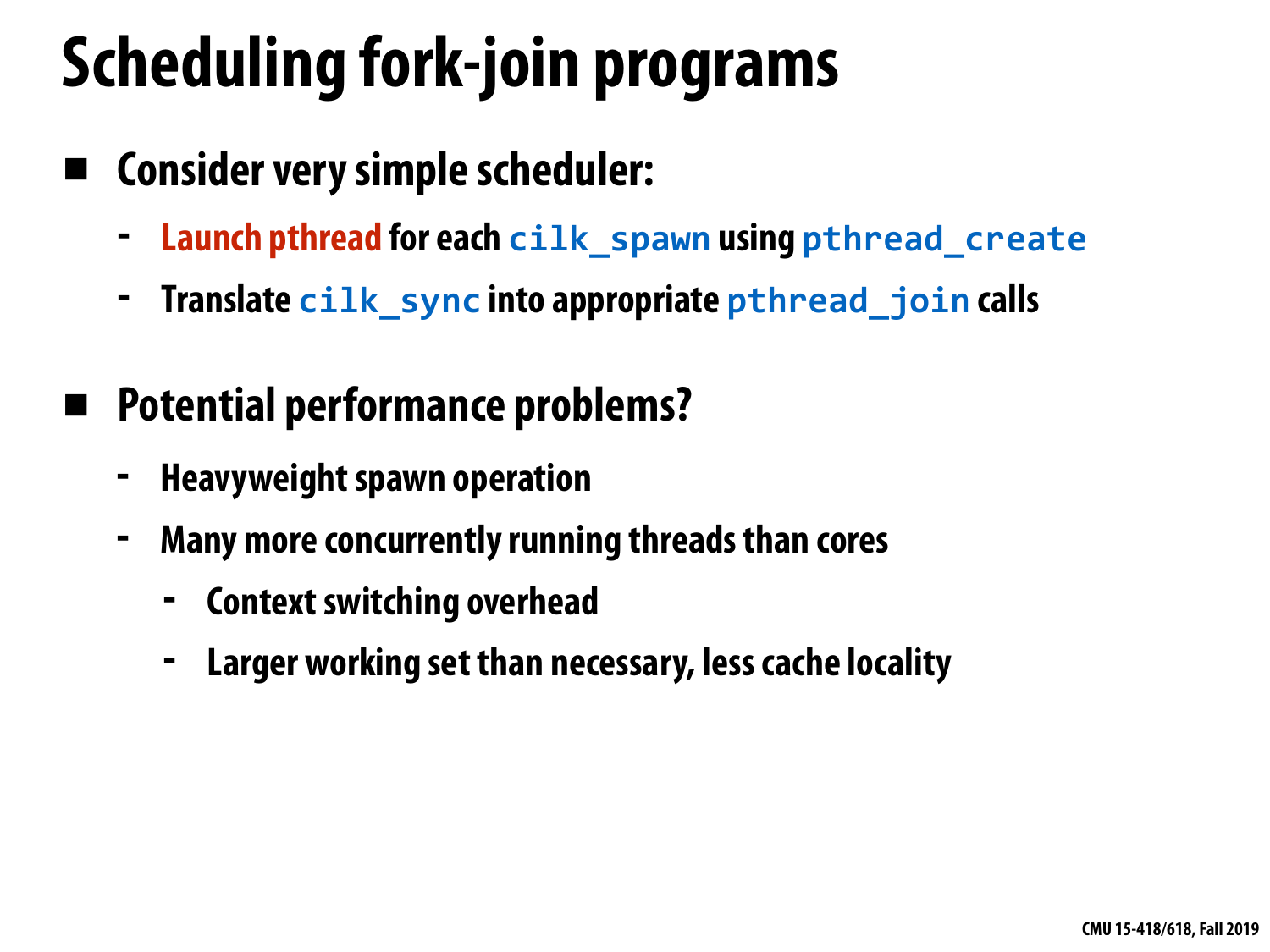## **Pool of worker threads**

- **▪ The Cilk Plus runtime maintains pool of worker threads** 
	- **- Think: all threads created at application launch \***
	- **- Exactly as many worker threads as execution contexts in the machine**

```
while (work_exists()) {
   work = get_new_words();
   			work.run();	
}
```
**\* It's perfectly fne to think about it this way, but in reality, runtimes tend to be lazy and initialize worker threads on the frst Cilk spawn. (This is a common implementation strategy, ISPC does the same with worker threads that run ISPC tasks.)**

![](_page_30_Figure_4.jpeg)

**Example: Eight thread worker pool for my quad-core laptop with Hyper-Threading**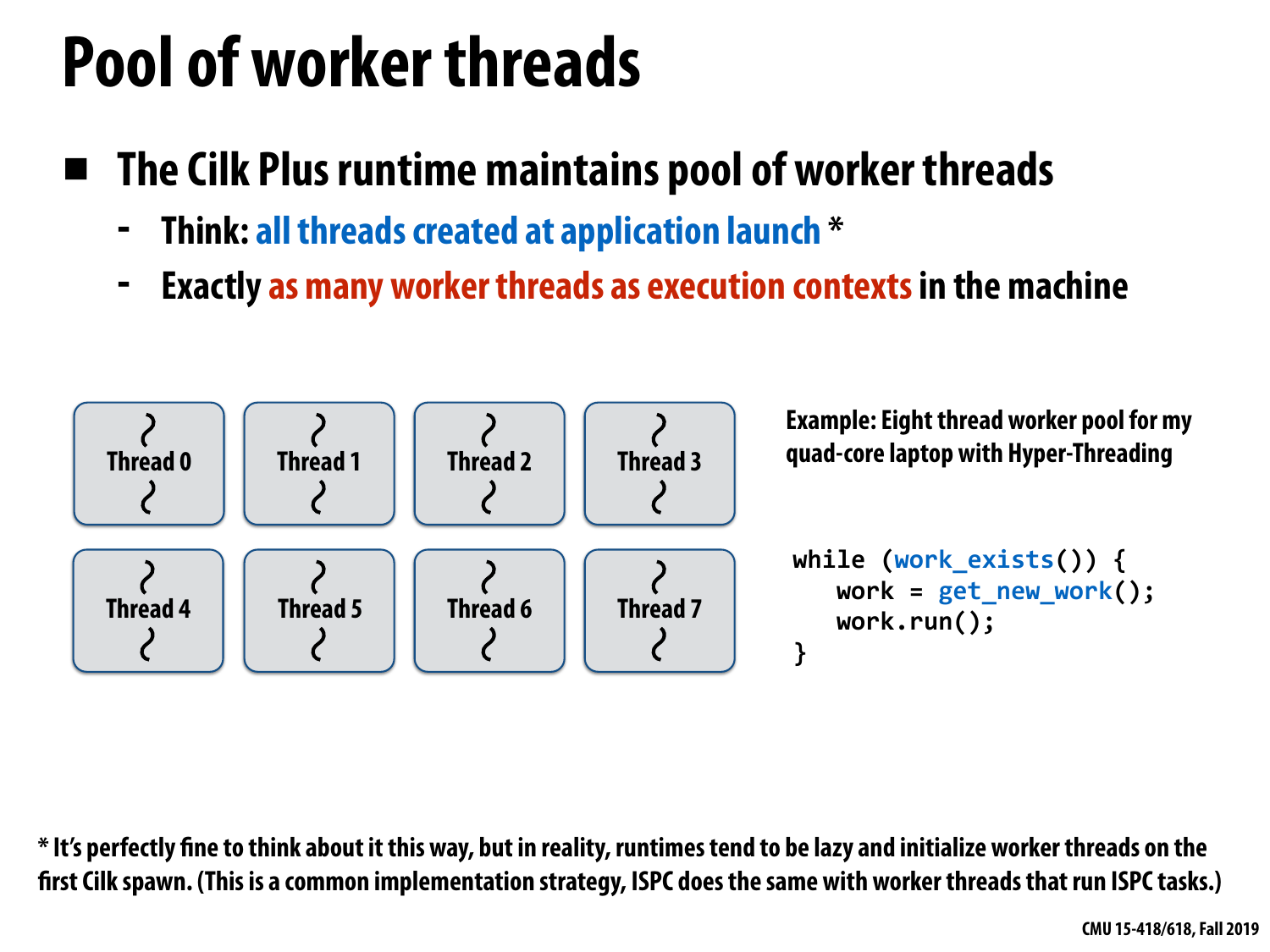![](_page_31_Figure_0.jpeg)

### **What threads should foo() and bar() be executed by?**

![](_page_31_Picture_2.jpeg)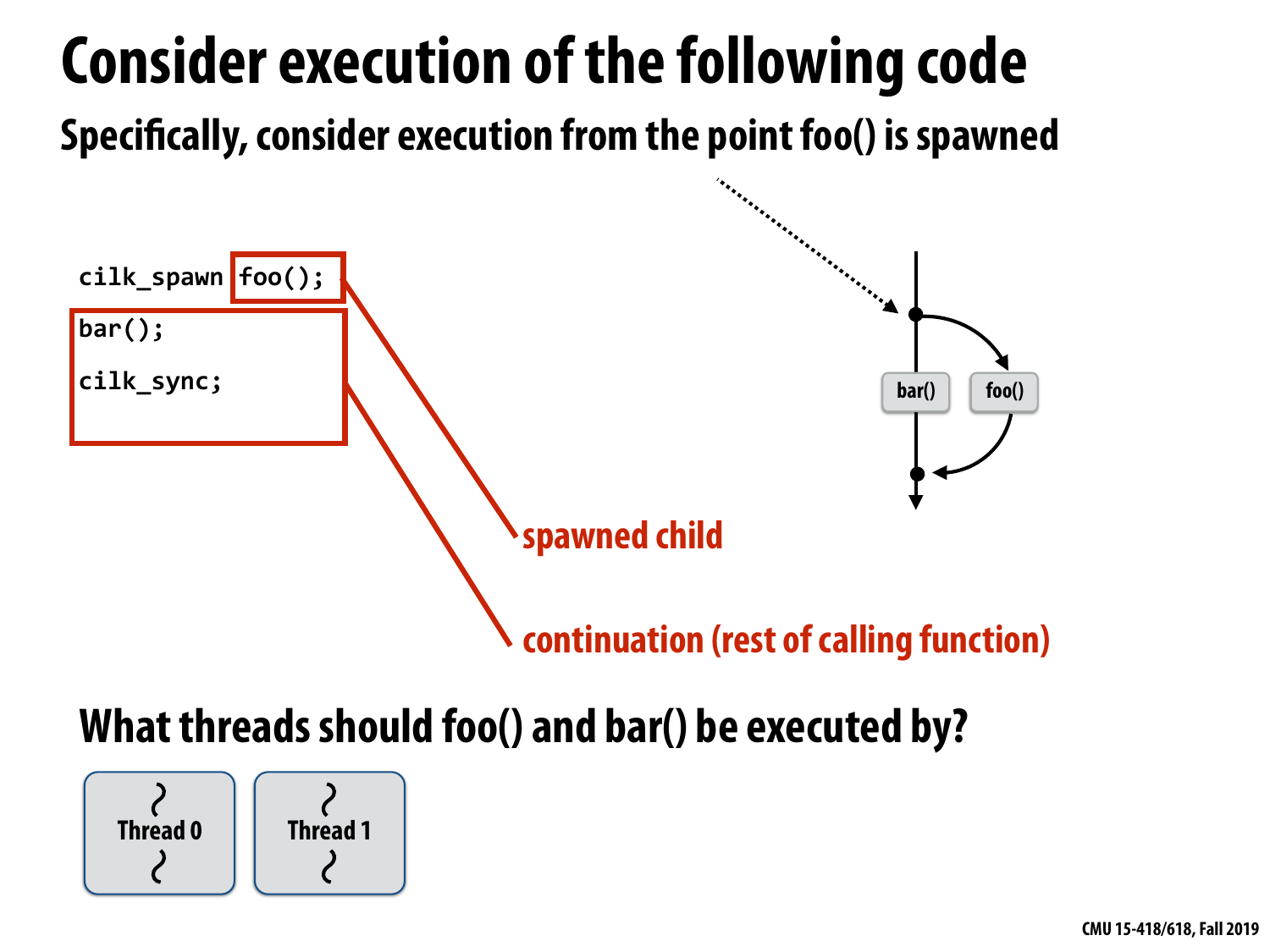## **First, consider a serial implementation**

![](_page_32_Figure_4.jpeg)

**Executing foo()…**

**Traditional thread call stack (indicates bar will be performed next after return)**

![](_page_32_Picture_10.jpeg)

### **What if, while executing foo(), thread 1 goes idle…**

### **Inefficient: thread 1 could be performing bar() at this time!**

**Run child frst… via a regular function call** 

- **- Thread runs foo(), then returns from foo(), then runs bar()**
- **- Continuation is implicit in the thread's stack**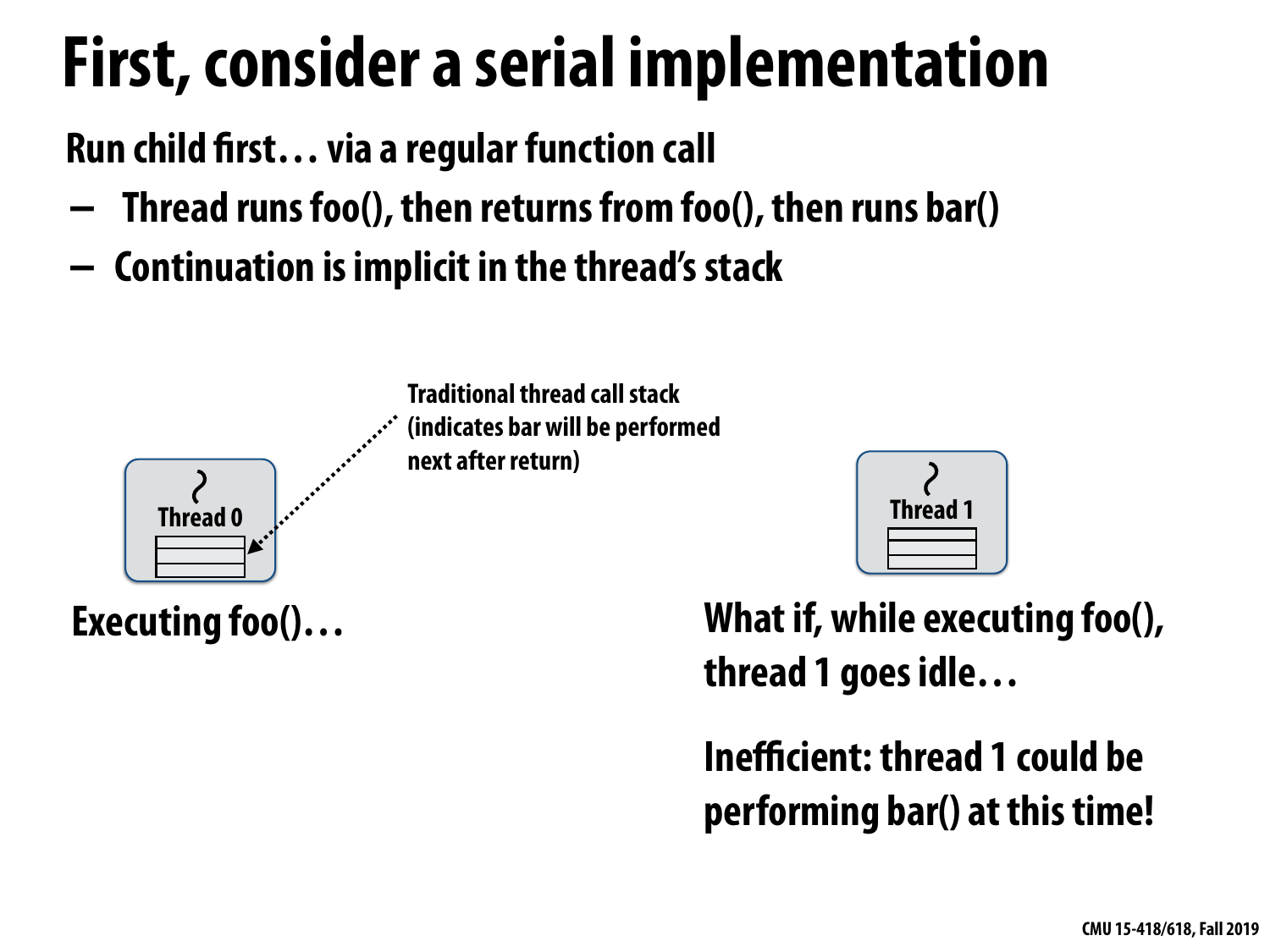## **Per-thread work queues store "work to do"**

![](_page_33_Picture_4.jpeg)

**Thread 0 work queue Thread 1 work queue**

![](_page_33_Figure_3.jpeg)

![](_page_33_Picture_8.jpeg)

![](_page_33_Picture_9.jpeg)

**Executing foo()…**

**Upon reaching cilk\_spawn foo(), thread places continuation in its work queue, and begins executing foo().**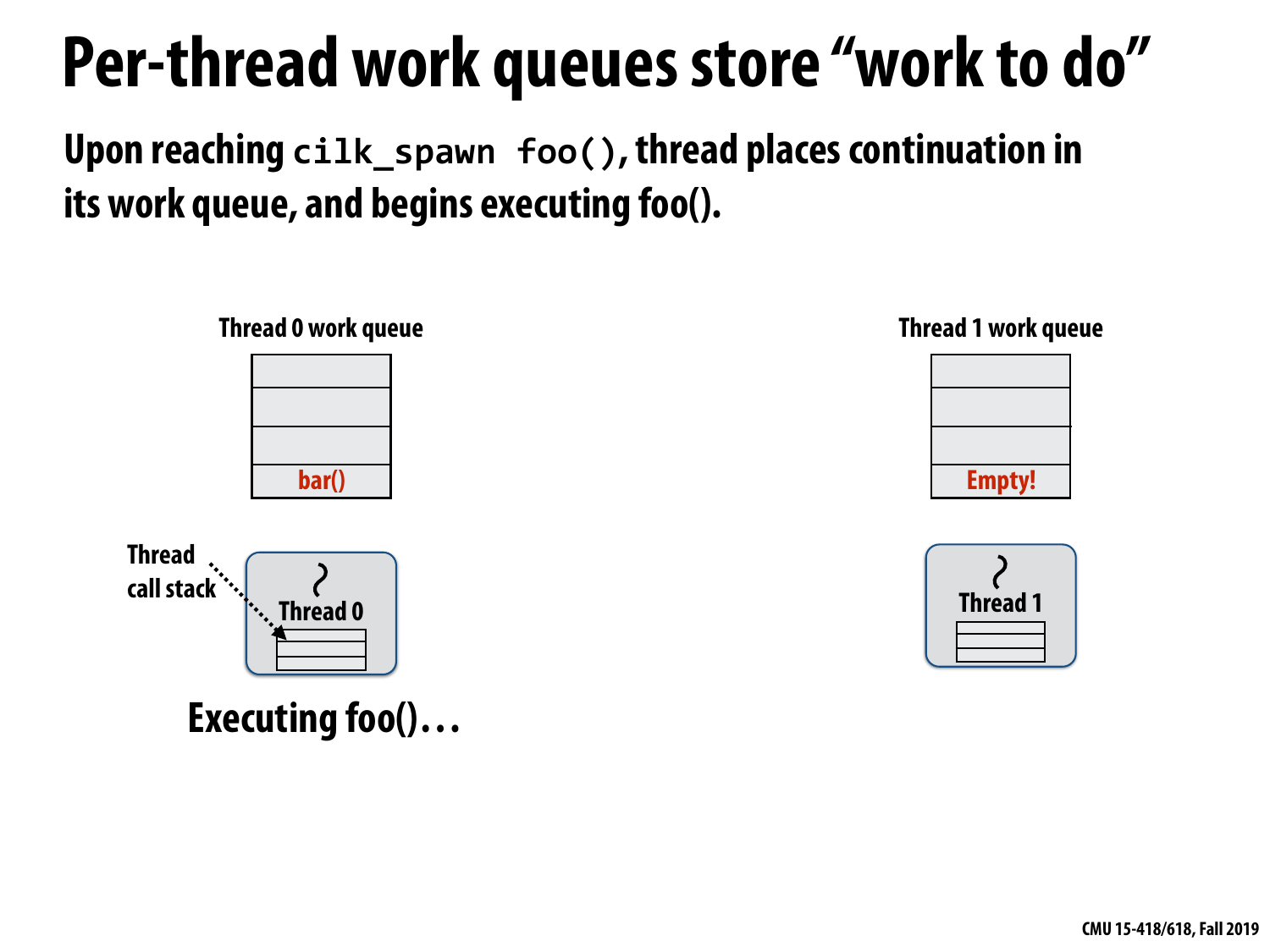![](_page_34_Figure_2.jpeg)

![](_page_34_Picture_4.jpeg)

![](_page_34_Picture_6.jpeg)

### **Idle threads "steal" work from busy threads If thread 1 goes idle (a.k.a. there is no work in its own queue), then**

## **it looks in thread 0's queue for work to do.**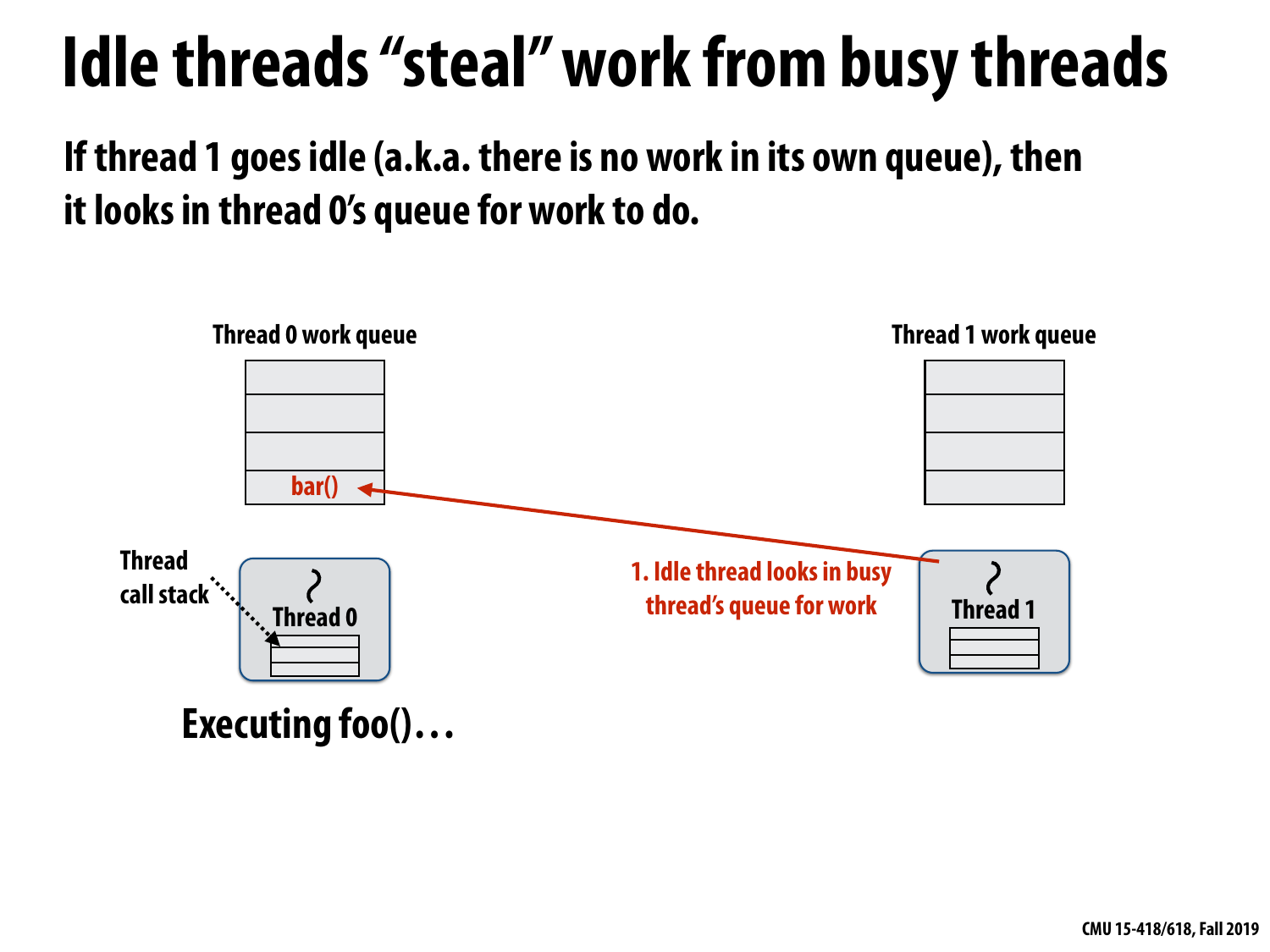## **Idle threads "steal" work from busy threads**

![](_page_35_Figure_2.jpeg)

### **If thread 1 goes idle (a.k.a. there is no work in its own queue), then it looks in thread 0's queue for work to do.**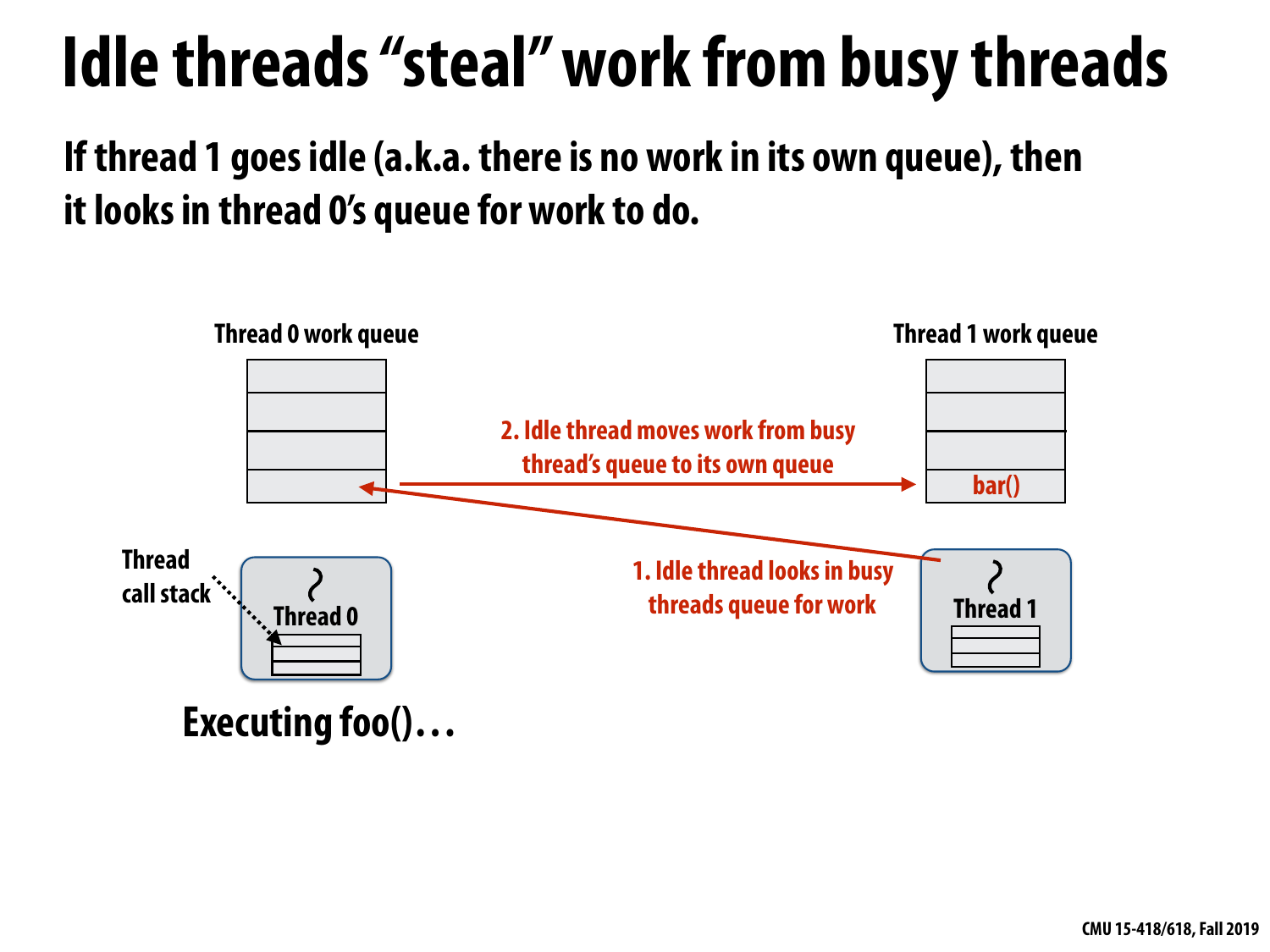## **Idle threads "steal" work from busy threads**

![](_page_36_Figure_2.jpeg)

**3. Thread resumes execution**

### **If thread 1 goes idle (a.k.a. there is no work in its own queue), then it looks in thread 0's queue for work to do.**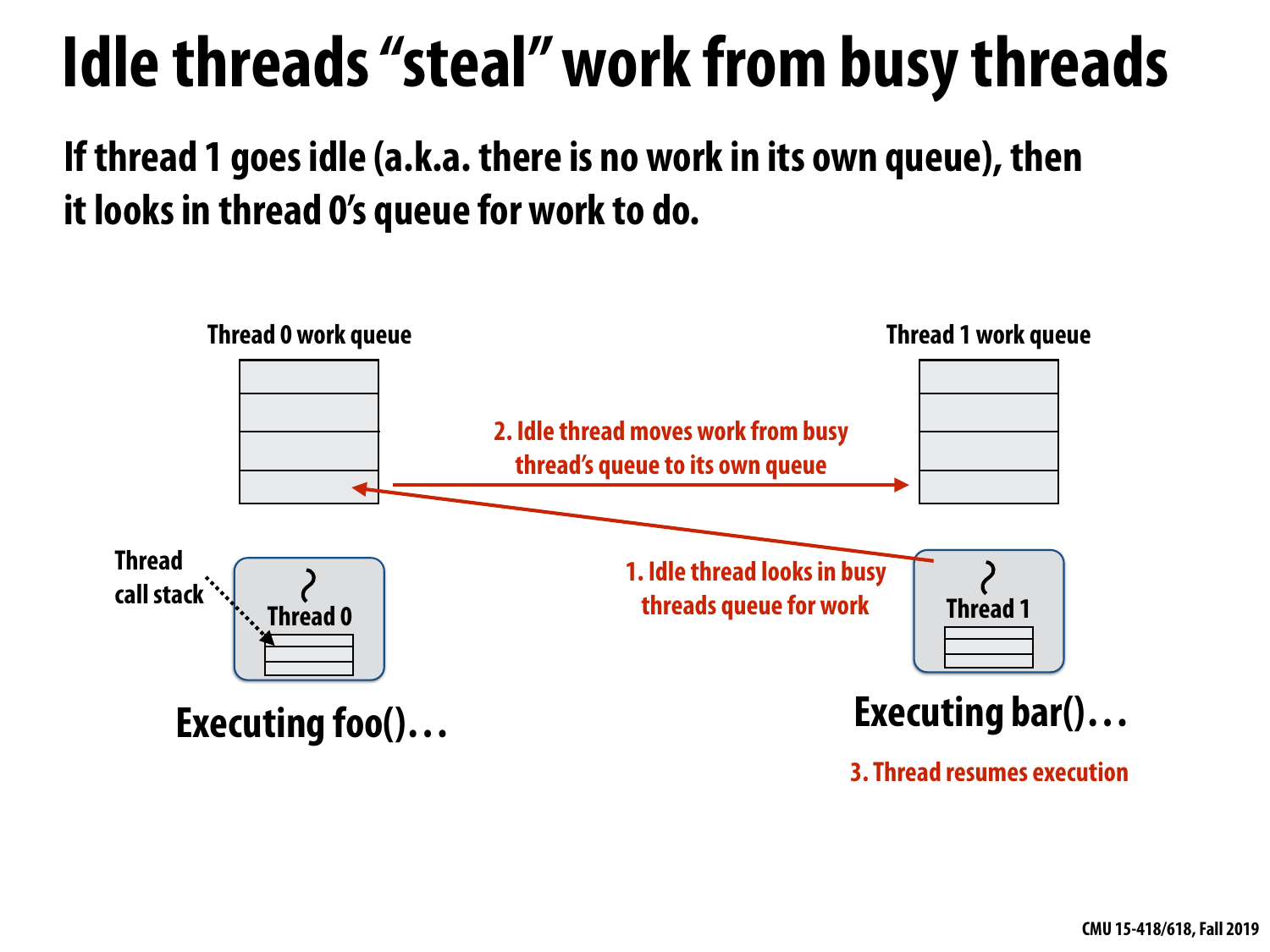### **At spawn, should thread run child or**

![](_page_37_Figure_1.jpeg)

# **continuation (rest of calling function)**

![](_page_37_Picture_7.jpeg)

### **Run child frst: record continuation for later execution**

**- Continuation is made available for stealing by other threads ("continuation stealing")**

### **Run continuation frst: record child for later execution**

**- Child is made available for stealing by other threads ("child stealing")**

### **Which implementation do we choose?**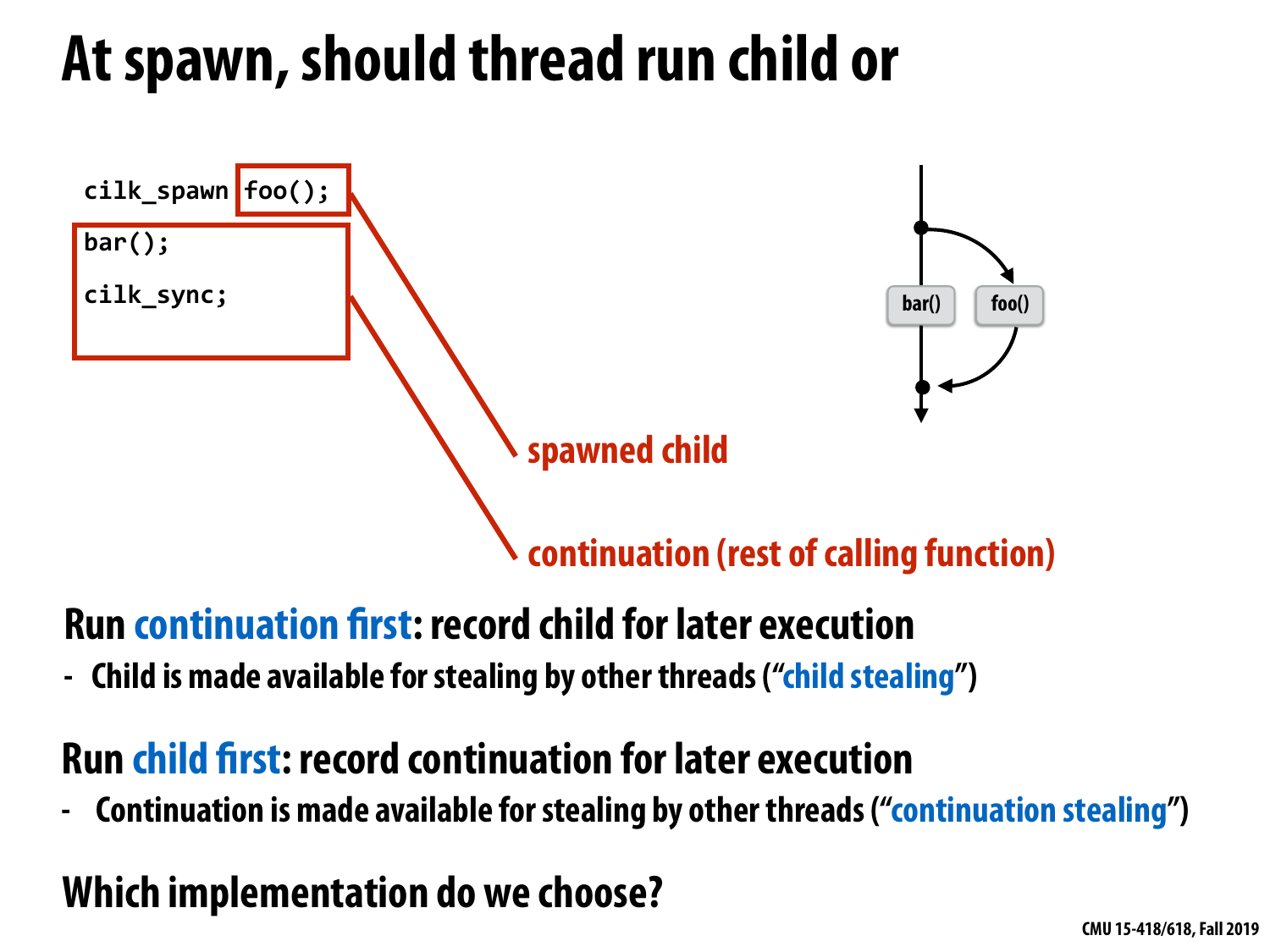## **Consider thread executing the following**

```
for	(int	i=0;	i<N;	i++)	{	
  cilk_spawn foo(i);
}	
cilk_sync;
```
![](_page_38_Figure_2.jpeg)

### **▪ Run continuation frst ("child stealing")**

- **- Caller thread spawns work for all iterations before executing any of it**
- **- Think: breadth-frst traversal of call graph. O(N) space for spawned work (maximum space)**
- **- If no stealing, execution order is very different than that of program with cilk\_spawn removed**

**Thread 0 work queue**

![](_page_38_Figure_8.jpeg)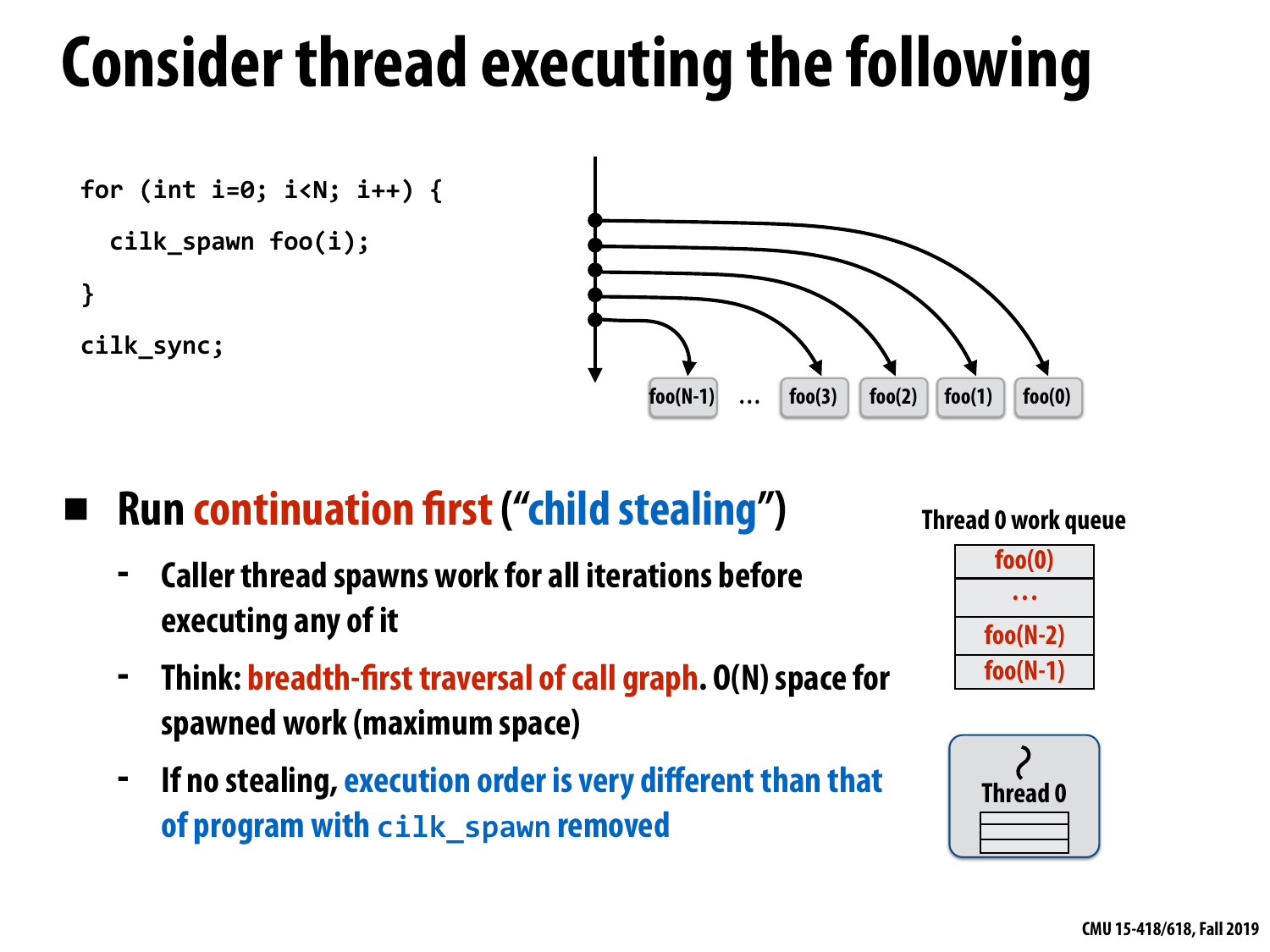## **Consider thread executing the following**

```
for	(int	i=0;	i<N;	i++)	{	
  		cilk_spawn	foo(i);	
}	
cilk_sync;
```
![](_page_39_Figure_2.jpeg)

### **▪ Run child frst ("continuation stealing")**

- **- Caller thread only creates one item to steal (continuation that represents all remaining iterations)**
- **- If no stealing occurs, thread continually pops continuation from work queue, enqueues new continuation (with updated value of i)**
- **- Order of execution is the same as for program with spawn removed.**
- **- Think: depth-frst traversal of call graph**

**Thread 0 work queue**

![](_page_39_Figure_9.jpeg)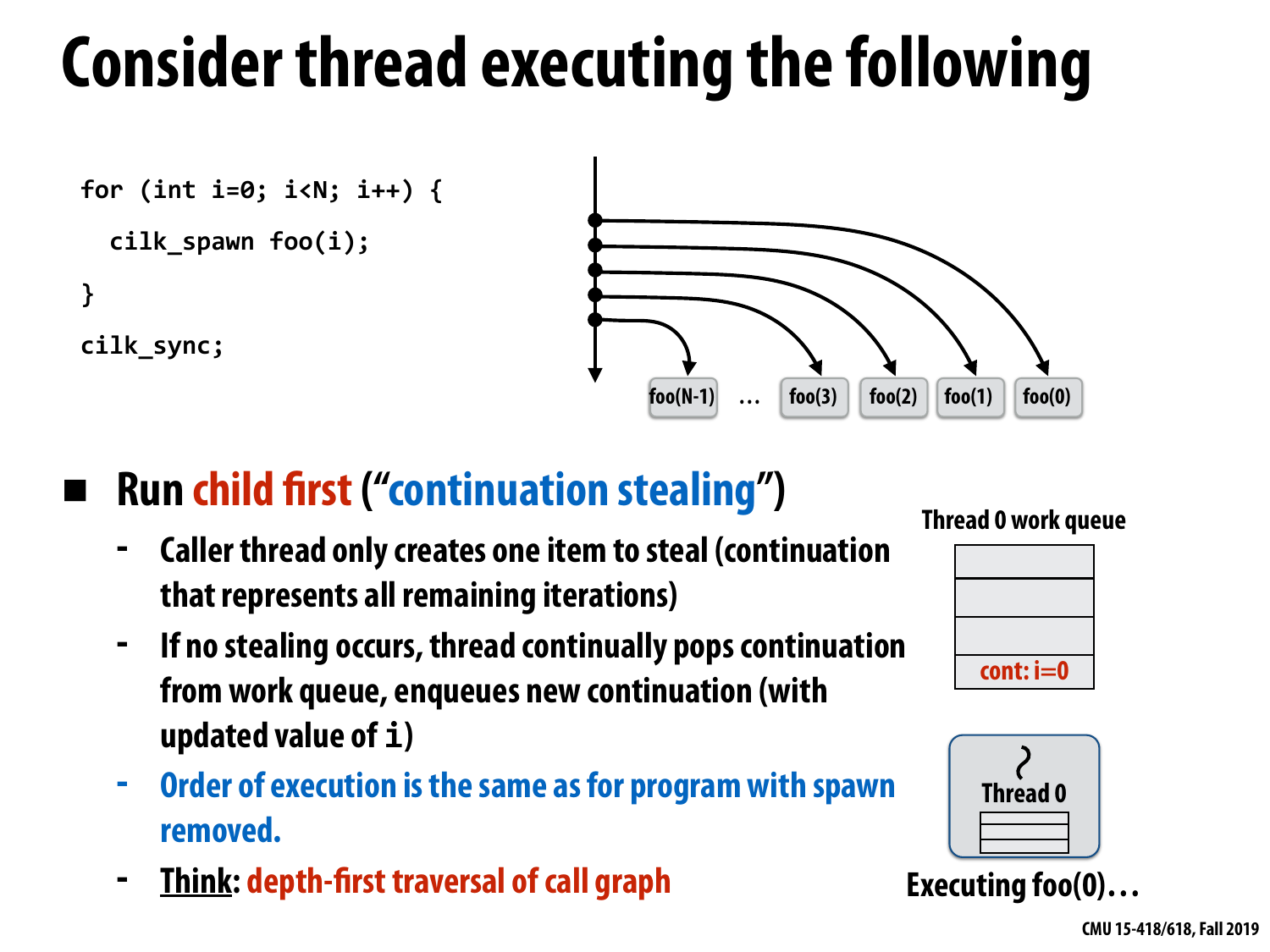## **Consider thread executing the following**

```
for	(int	i=0;	i<N;	i++)	{	
  		cilk_spawn	foo(i);	
}	
cilk_sync;
```
- **- If continuation is stolen, stealing thread spawns and executes next iteration**
- **- Enqueues continuation with i advanced by 1**
- **- Can prove that work queue storage for system with T threads is no more than T times that of stack storage for single threaded execution Thread 0**

![](_page_40_Figure_2.jpeg)

### **▪ Run child frst ("continuation stealing")**

![](_page_40_Figure_8.jpeg)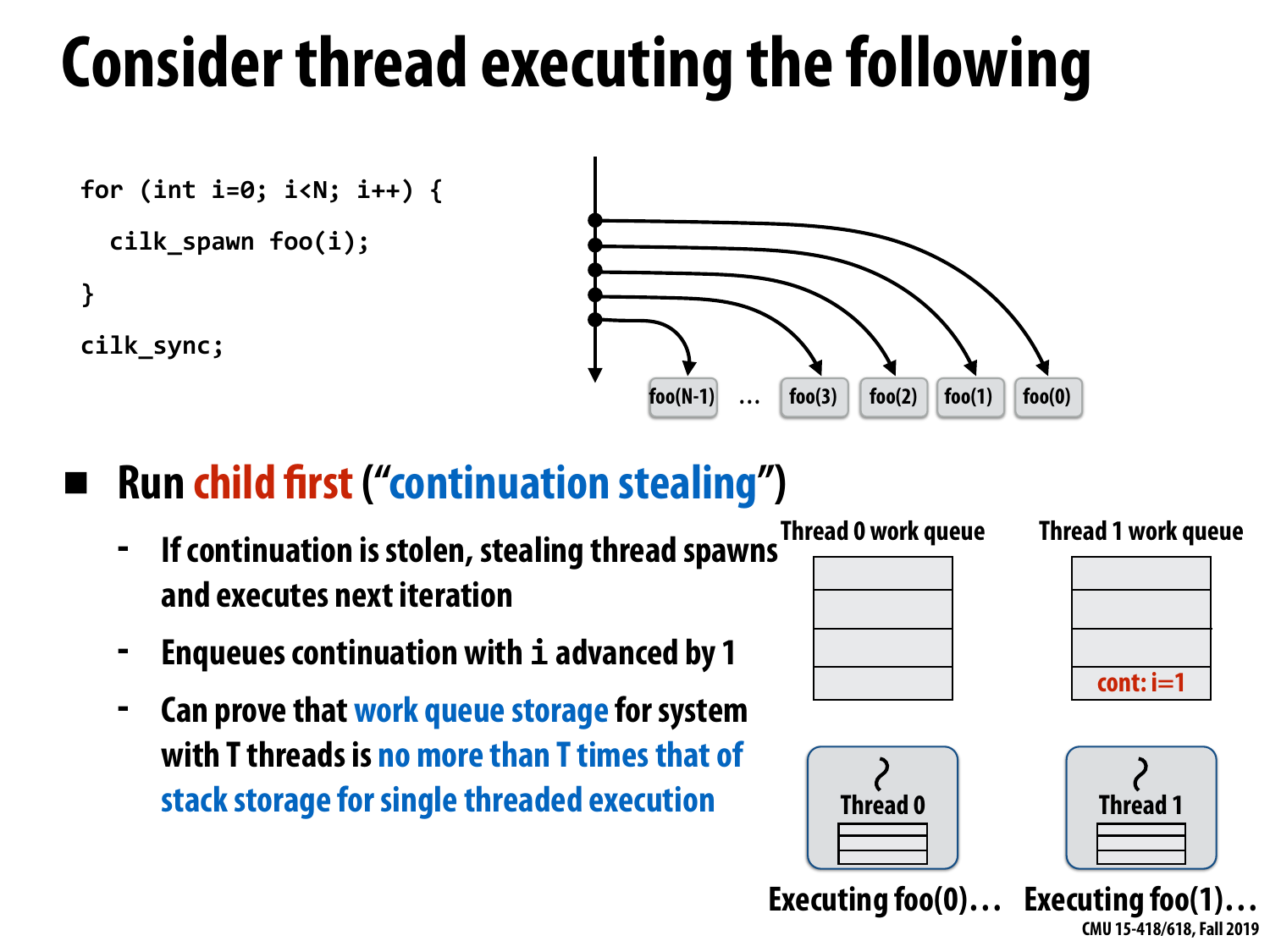### **Scheduling quicksort: assume 200 elements**

![](_page_41_Figure_9.jpeg)

**Thread 2 work queue**

![](_page_41_Figure_8.jpeg)

![](_page_41_Figure_2.jpeg)

```
void	quick_sort(int*	begin,	int*	end)	{	
  if (begin >= end - PARALLEL_CUTOFF)
    std::sort(begin, end);
  else {
     int* middle = partition(begin, end);
     cilk_spawn quick_sort(begin, middle);
     quick_sort(middle+1, last);
  		}	
}
```
### **What work in the queue should other threads steal?**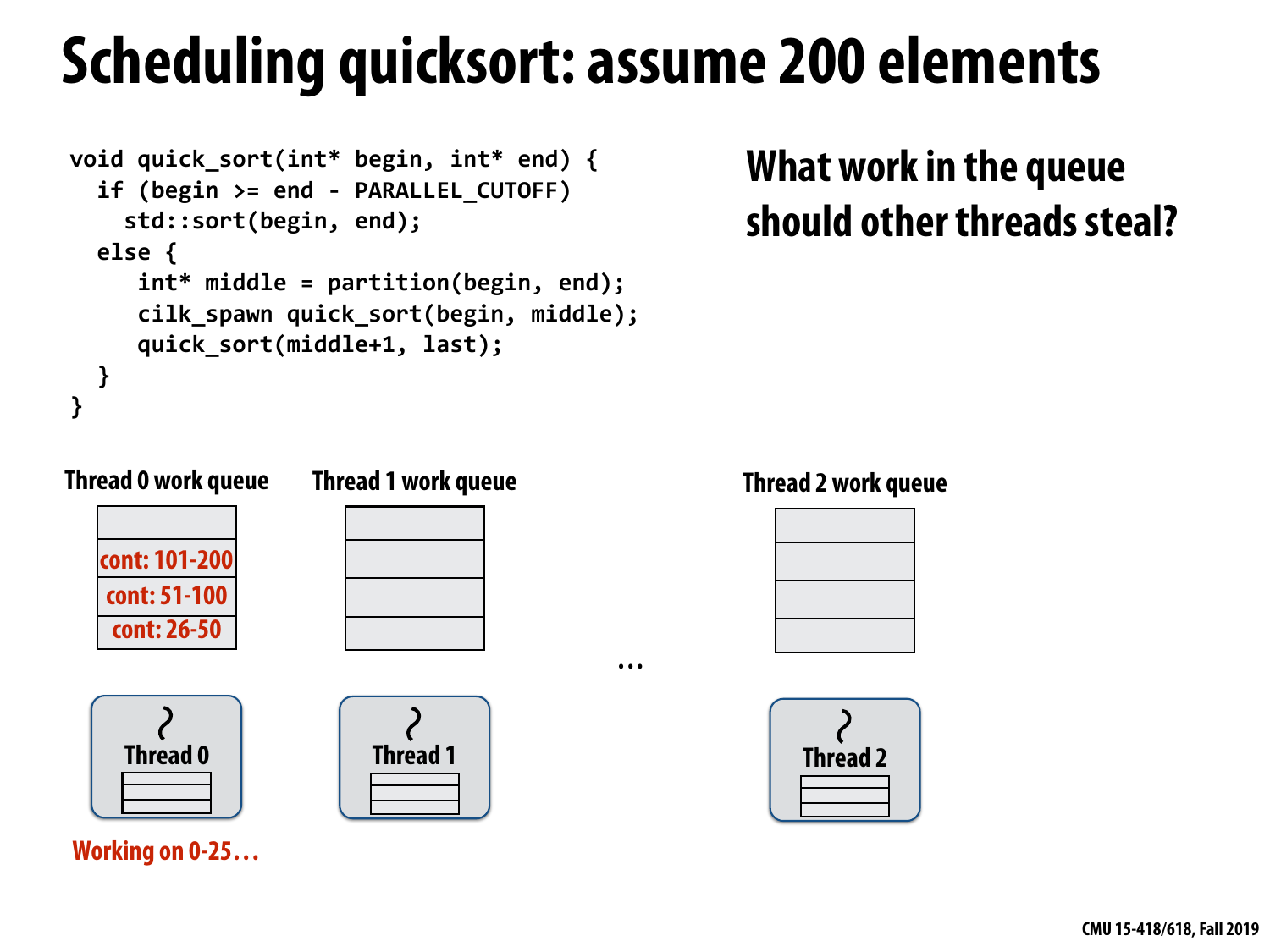### **Implementing work stealing: dequeue per worker**

![](_page_42_Figure_5.jpeg)

**Working on 0-25…** 

### **Work queue implemented as a dequeue (double ended queue)**

- **- Local thread pushes/pops from the "tail" (bottom)**
- **- Remote threads steal from "head" (top)**
- **- Efficient lock-free dequeue implementations exist**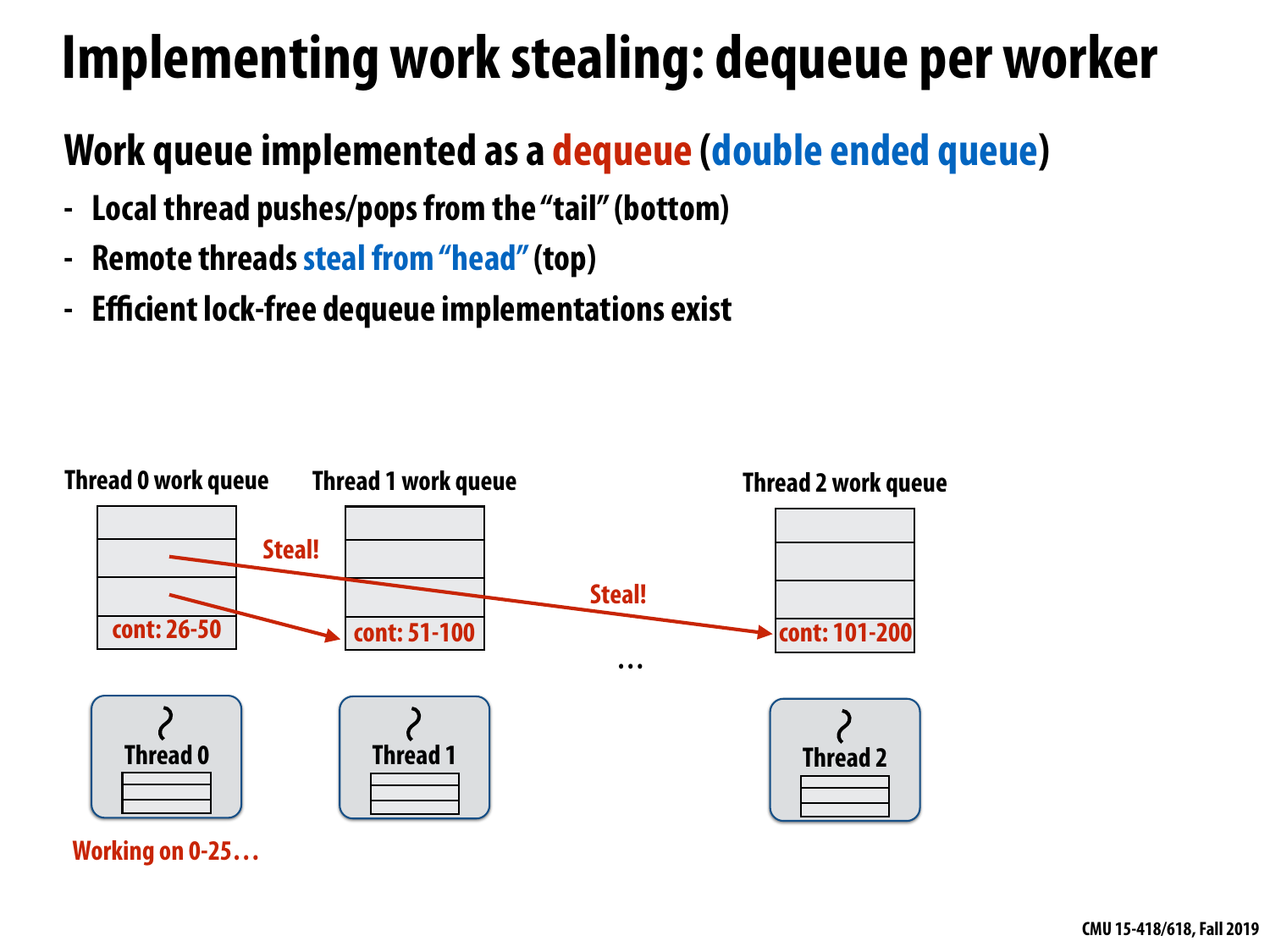### **Implementing work stealing: dequeue per worker**

![](_page_43_Picture_8.jpeg)

**Thread 2 work queue**

![](_page_43_Figure_5.jpeg)

### **Work queue implemented as a dequeue (double ended queue)**

- **- Local thread pushes/pops from the "tail" (bottom)**
- **- Remote threads steal from "head" (top)**
- **- Efficient lock-free dequeue implementations exist**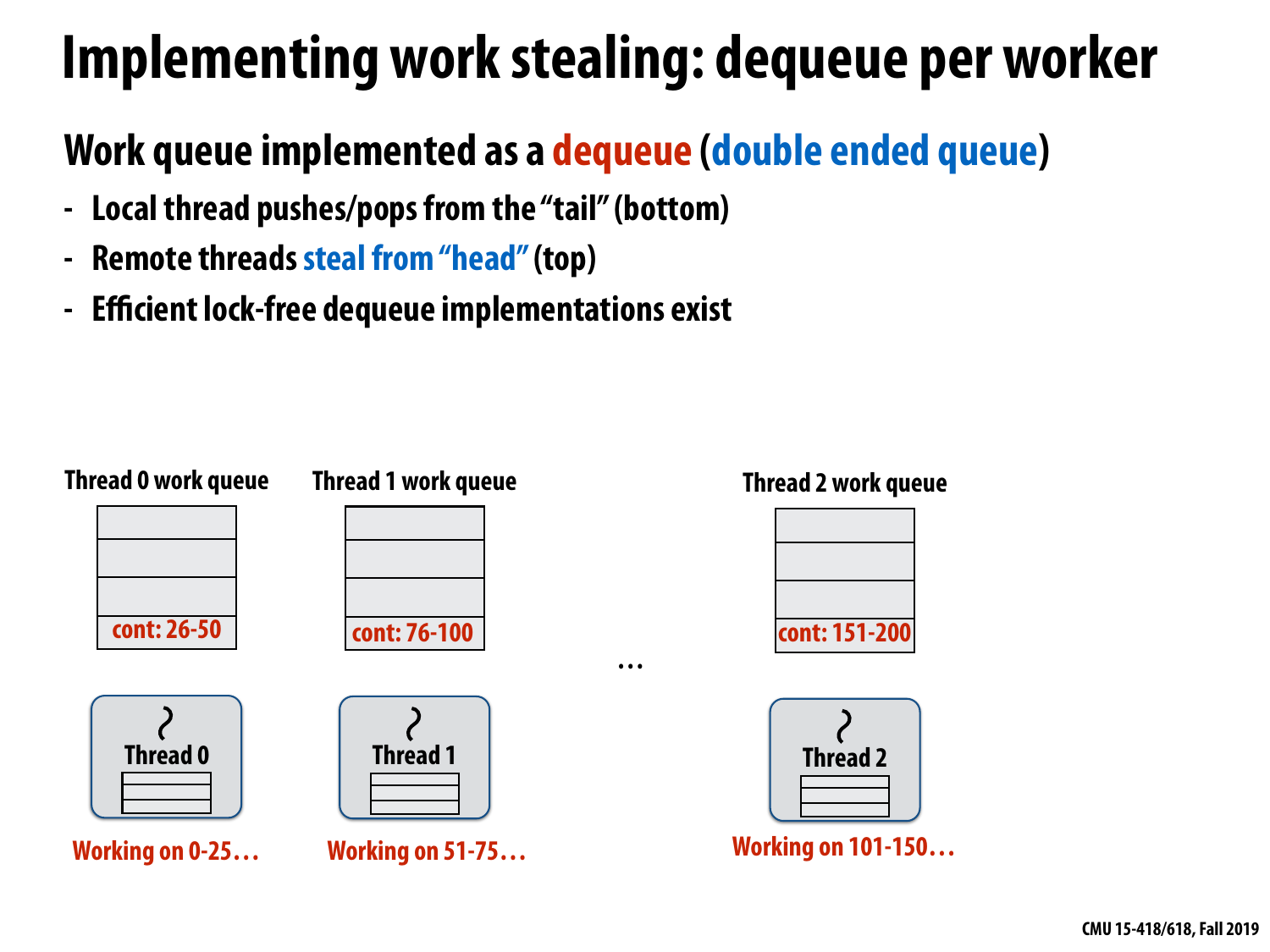### **Implementing work stealing: random choice of victim**

- **Idle threads randomly choose a thread to attempt to steal from ▪ Stealing from top of dequeue…** 
	- **- Reduces contention with local thread: local thread is not accessing same part of dequeue that stealing threads do!**
	- **- Steals work at beginning of call tree: this is a "larger" piece of work, so the cost of performing a steal is amortized over longer future computation**
	- **- Maximizes locality: (in conjunction with run-child-frst policy) local thread works on local part of call tree**

![](_page_44_Figure_5.jpeg)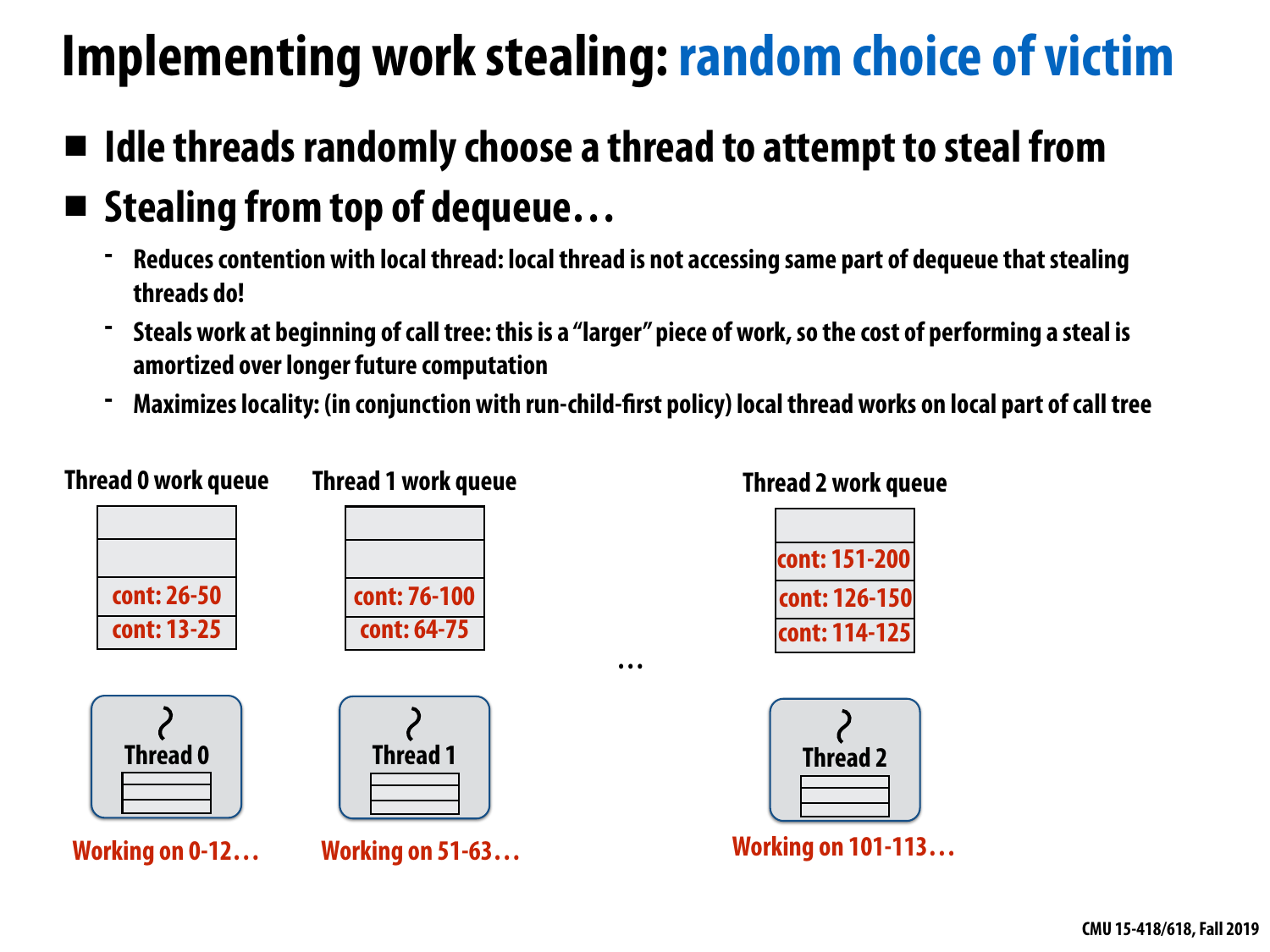### **Child-frst work stealing scheduler anticipates divide-and-conquer parallelism**

![](_page_45_Figure_1.jpeg)

**flls machine)**